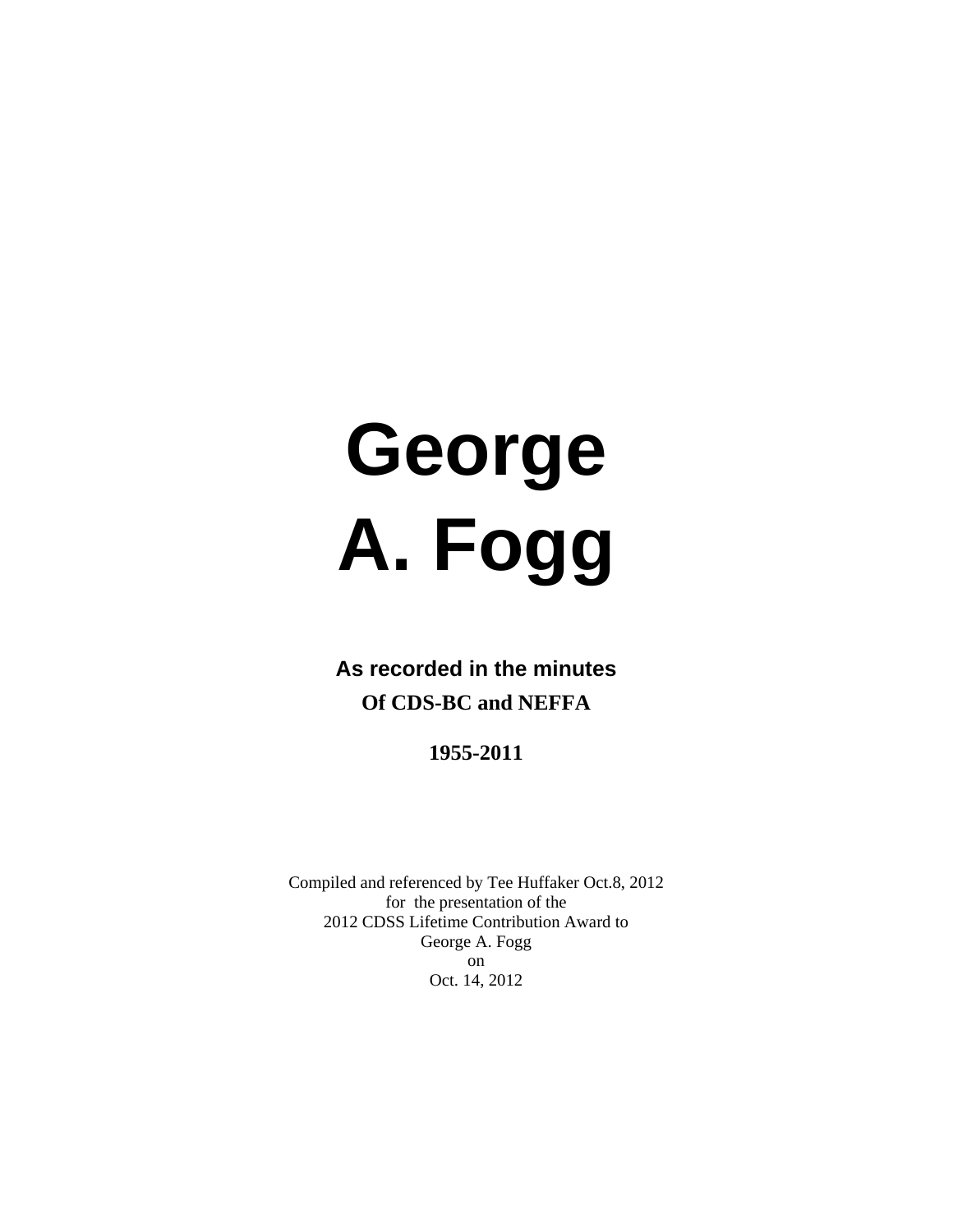# "True Evangelism"

What follows is just a transcription of the times "George Fogg" appears in the Executive minutes of CDS and NEFFA. There were 1372 instances in which his **full name** is mentioned in the CDS-BC record. Mention in NEFFA records is smaller, just a mere 310.

However,

 I then discovered his involvement in NEFFA's Ralph Page Dance Legacy Weekend. Often the committee records just his first name. At that point, I admit I threw up my hands and decided "enough is enough". George forgive me for any oversight.

This is not a complete list by any means of all that George has done in regards to either organization. But it is an indication of his depth of involvement. He did not miss a single CDS board meeting for years, and I can not help but think that his absence is noted in the record because it was such a rare event.

He best sums up he was trying to accomplish in a 1966 drafted letter: "In this area of endeavor I have not been successful as President. I was and am fully aware of it. But I allowed myself to become so encumbered with just the administration of the Society that there was no time left for True Evangelism"

# "True Evangelism"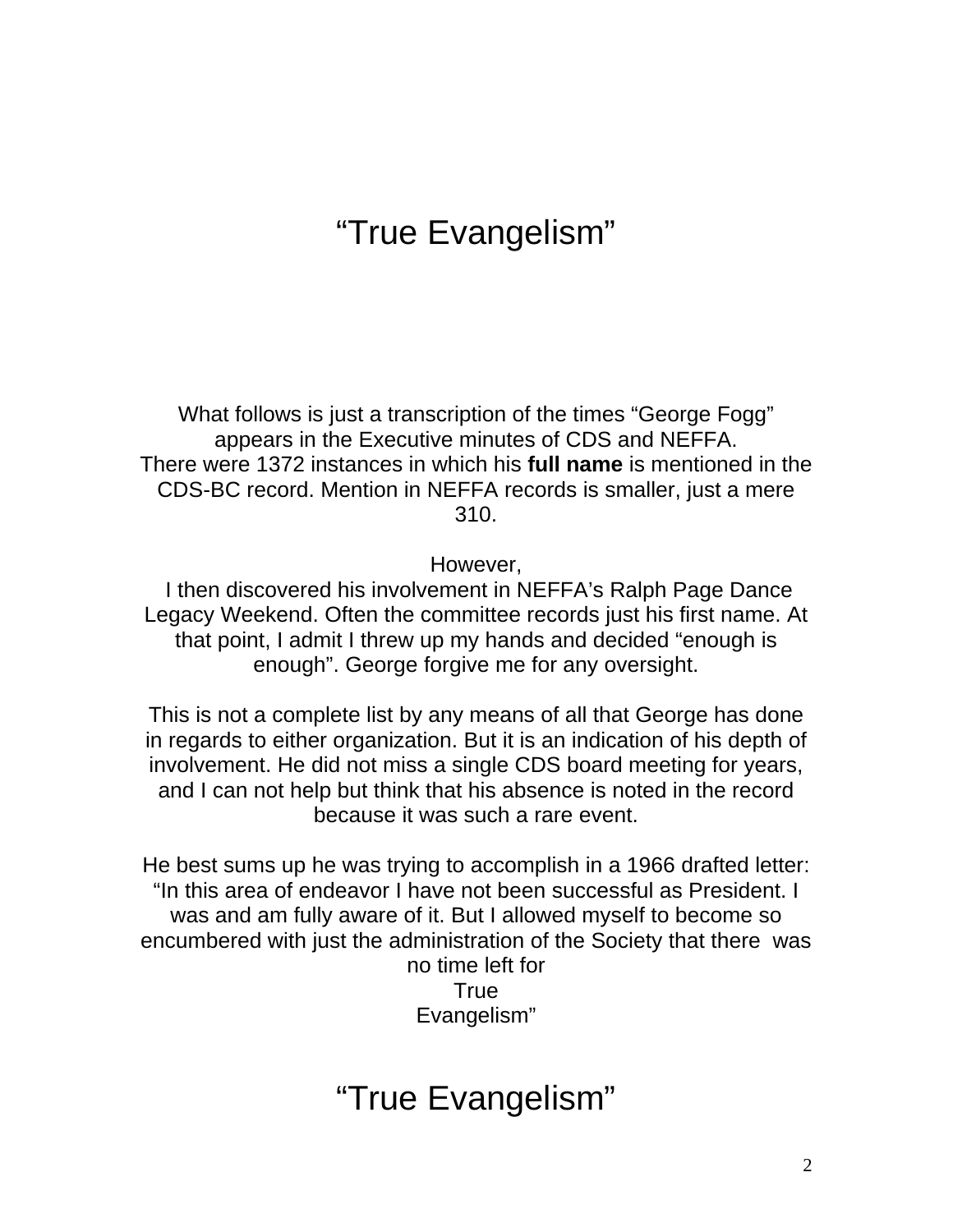That about sums up George Fogg

1955 George Fogg became a member of CDS and NEFFA

"SummerDance" Participated in leading the English dances in this CDS/NEFFA joint project

> Office staff and Records keeper in the CDS/NEFFA office since 1986 Published Publicity Releases for NEFFA and CDS Preserved History and Shared Stories

Always ready with another idea

Thank you George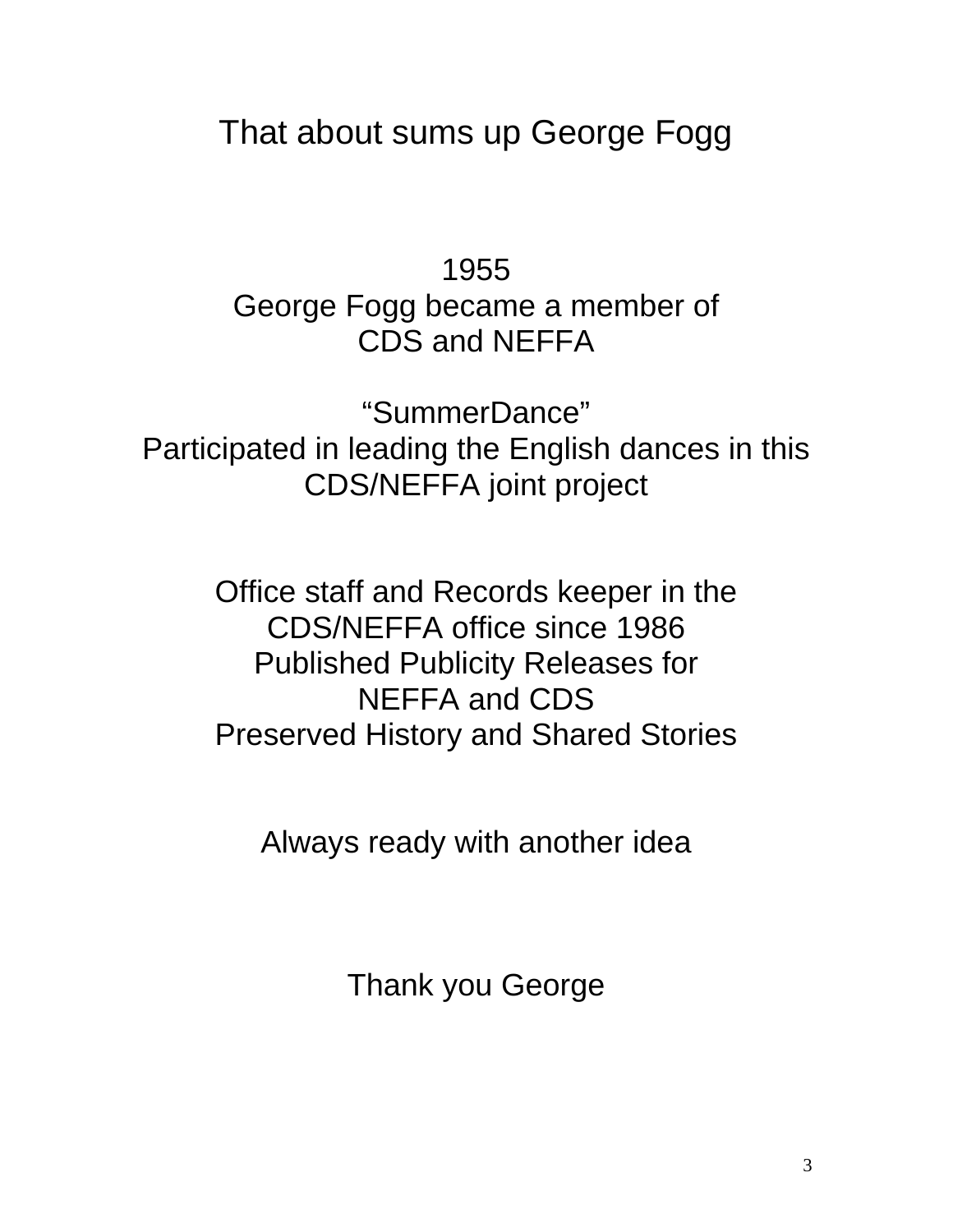# For CDS

I searched 270 Documents that were digitized and found 1372 references. Each year in the minutes is just one document.

# Highlights:

1963 Appointed Acting President 1964 - 1966 Elected CDS President 1967 Appointed Acting President. 1959 Bowles scholarship recipients: George Fogg, Christopher Rogers—each for a week at Pine Mountain 1959, 1960 George Fogg, Chairman of the Party Committee 1961 George Fogg to organize English Display Booth [NEFFA festival] 1961 George Fogg -Chairman Special Parties 1962 Chairman of the Publicity Committee, George Fogg 1963 Bolles Scholarship Committee 1963 Representative to the August Council Meeting of CDS of USA 1968 Chairman of the scholarship committee for Pinewoods Weekend 1970 Building Committee Chairman Charged with finding a new building within the next year or two 1972, 1977 George Fogg represented the Boston Chapter at CDS of USA and did so for many years 1975 Chairman, CDS Boston Centre Christmas committee 1975 Bicentennial Committee: members are Helene Cornelius, George Fogg, Pam Kelly and Louise Winston. 1985 CDS-BC Board awards life memberships to Helene Cornelius, Arthur Cornelius and George Fogg CDS English Food booth at NEFFA: 1966, 1969, 1970, 1971, 1972, 1974

The CDS archives:

Transcribed by George Fogg, Copied by George Fogg All the 1915-1939 EFDS minutes have these words attached to them, and so do many other documents. I dare not attempt to quantify.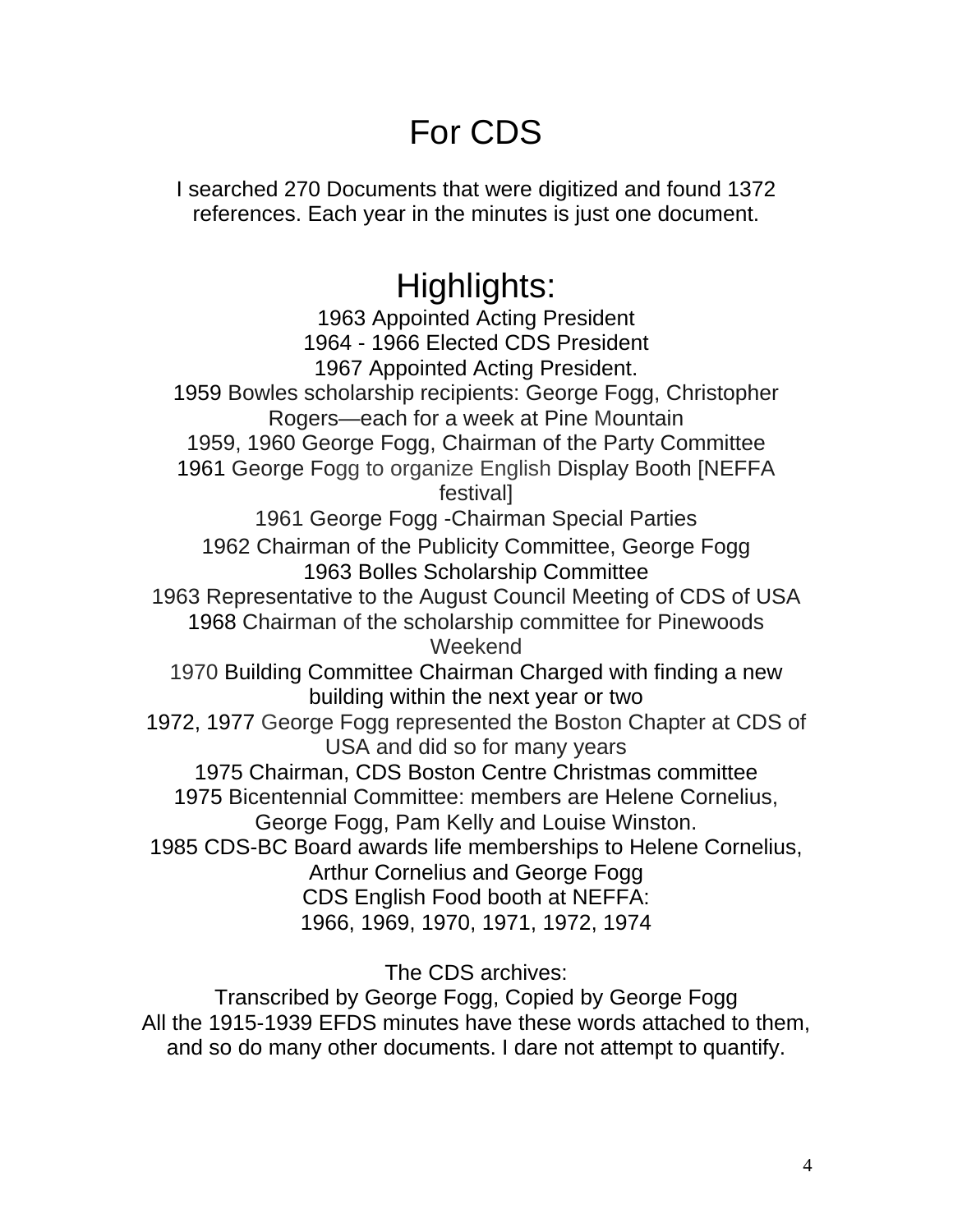# For NEFFA

# Highlights:

1962 NEFFA Crafts committee chair 1971 Joined the NEFFA Activities committee 1964 - 1968 NEFFA Executive board of directors 1972 - 1973 NEFFA Executive board of directors

NEFFA Festival programs George has been involved in: 1970's, leads folk dancing for the general dances 1984 Playford Dances 1988 Early American County Dance 1995,1996 Lively English Barn Dances 2002 Happy English for All! 2009 English Country Dance 2011 George Fogg tribute session Tallied and confirmed the ballot counts for NEFFA for years

Ralph Page Memorial Committee 1986 Established with 5 members: Ted Sannella (Chairman), Susan Elberger (NEFFA President), Sam Alexander, George Fogg, Marianne Taylor

Ralph Page Dance Weekend 1986 – 2000 committee member 1988, 1989 George A. Fogg (Registration) ran registration for at least the first two weekends 1991 on staff at RPDLW "English Dances from Ralph's Camps" 1994 Retrospective: "An Evening at East Hill Farm" by George Fogg. 1995 Retrospective: George Fogg 1996 Retrospective: "An Evening at Porter Square" by George Fogg 1997 Retrospective: George Fogg 2002 Retrospective: Northern Junkets by George Fogg & Marianne Taylor 2005, 2008, 2011 leading dances, telling stories All this and so much more…..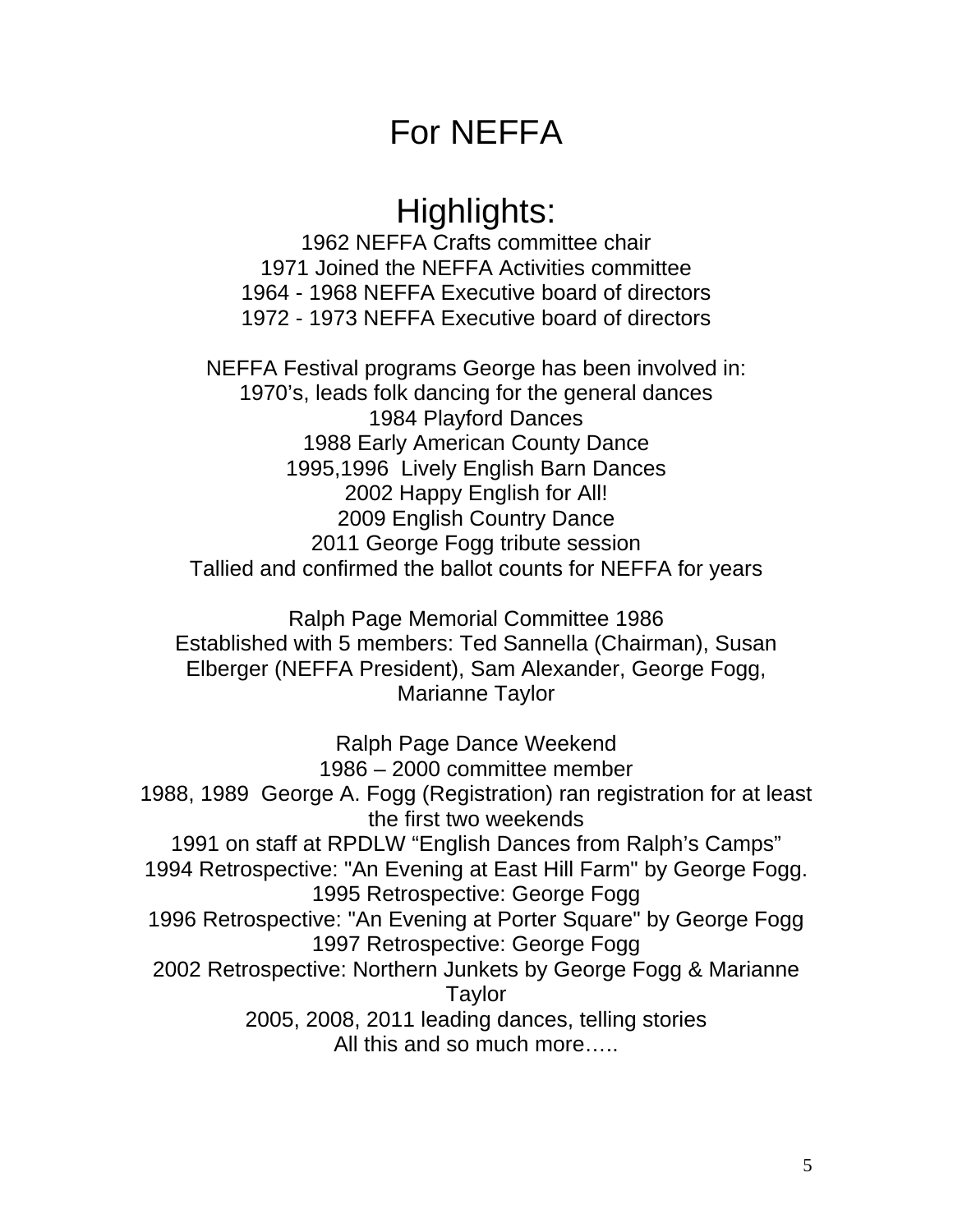#### 1959

VOTED that George Fogg be appointed to fill the unexpired term of Charlie Brown or that Ellen Mandigo be appointed if George Fogg declines to serve. …..George Fogg had accepted the appointment of the Executive Committee to fill Charlie Brown's unexpired term.

#### 1960

It was mentioned that the Treasurer has made an offer of a typewriter for the use of the society and it was agreed to accept the offer. George Fogg agreed to pick up the machine and deliver it to the office.

#### 1960

It was suggested that we tell the president to appoint a committee to aid Miss Wells. (Note: George Fogg made this suggestion and indicated that I was to put it in the notes, however, everyone was so busy talking about the celebration that no comment was made on it so I don't know whether I should consider it official or not.)

#### 1960

Several extra English parties were held this year which resulted in additional profit for the Society. The success of these was largely due to the hard work and clever ideas put forth by the Chairman, George Fogg, and by his excellent committee.

1961

George Fogg reported mimeograph not for sale……. But a month or two later….The motion was made and seconded that George Fogg buy the rebuilt mimeograph machine.

#### 1961

George Fogg reported Mad Hatter's party netted \$18.10. Attendance averaged 5 Ladies, 16 Couples, 5 at Morris, and 39 at Drop-Ins.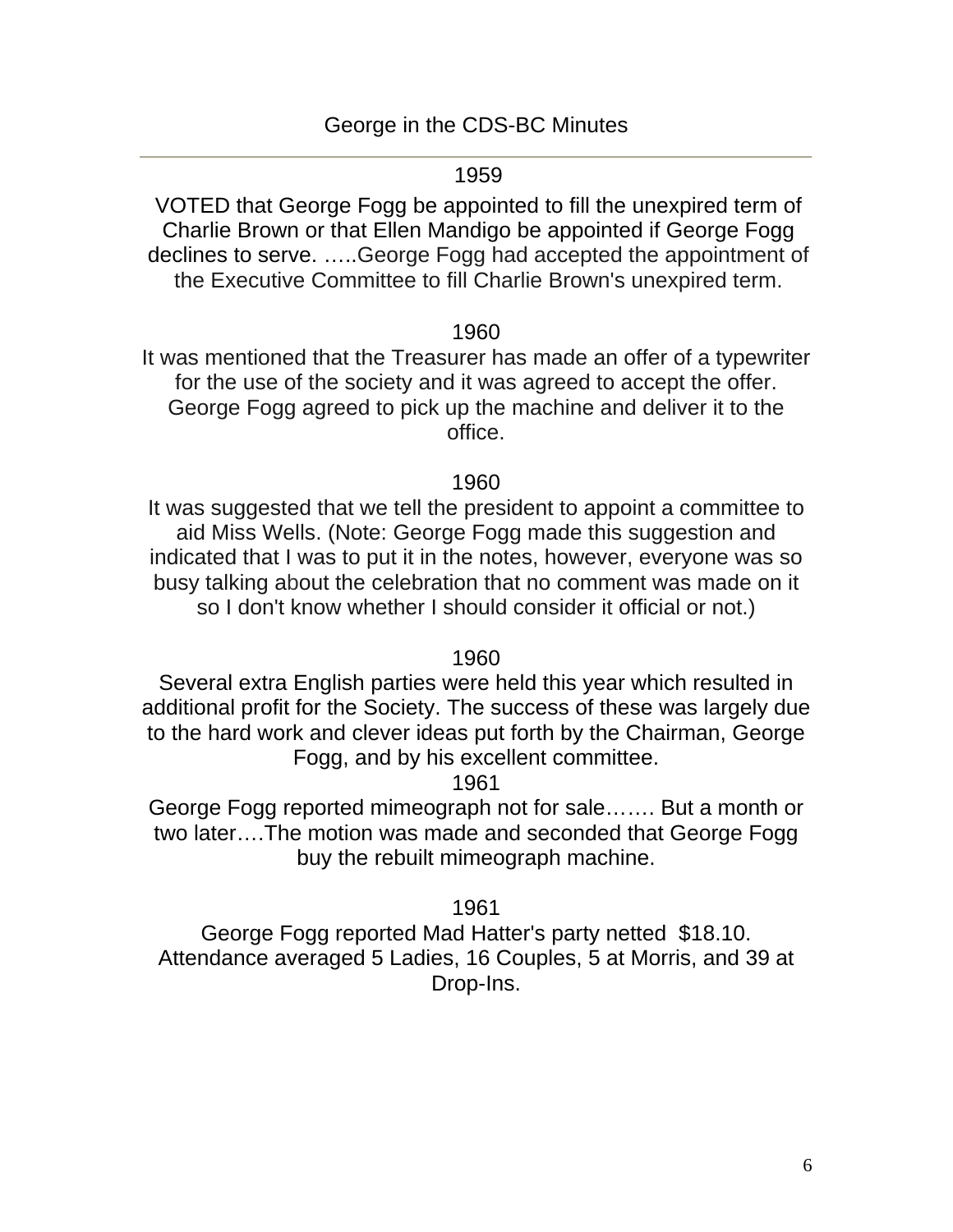1961

The report of the Saturday Night Party Committee was read by Ellen Mandigo for George Fogg reporting on the six parties for the season, and was accepted as read.

1961

George Fogg reported that 108 had attended the annual Christmas Party held at The Old South Church the evening of Dec. 9. A profit of approximately \$45.00 was realized.

# 1962

With reference to the Pinewoods weekend, it was reported that the biggest need was for a song leader and it was suggested that Evelyn Welles be asked to lead singing; and that George Fogg and Ellen Mandigo are to be in charge of the after dance party…….. ..George Fogg and Ellen Mandigo again ran our Saturday night camphouse party, at which our very talented and obliging musicians -Elise Nichols, Jimmy Quillian and Walter Lob - presented another of the wonderful musical programs which are becoming a tradition at Pinewoods.

# 1962

CDS Boston Centre: Chairman of the Publicity Committee, George Fogg

# 1963

On motion duly made and seconded it was voted that George Fogg be named to fill out the vacancy as President from May 27 to the end of the term in 1964 and that Donald Fife be appointed, upon becoming a member of the Executive Committee. It was a unanimous vote. Hervey Gardner announced his resignation as President of the Boston Center of CDS and expressed his disappointment at the simultaneous retirement of Louise Chapin as Director. He thanked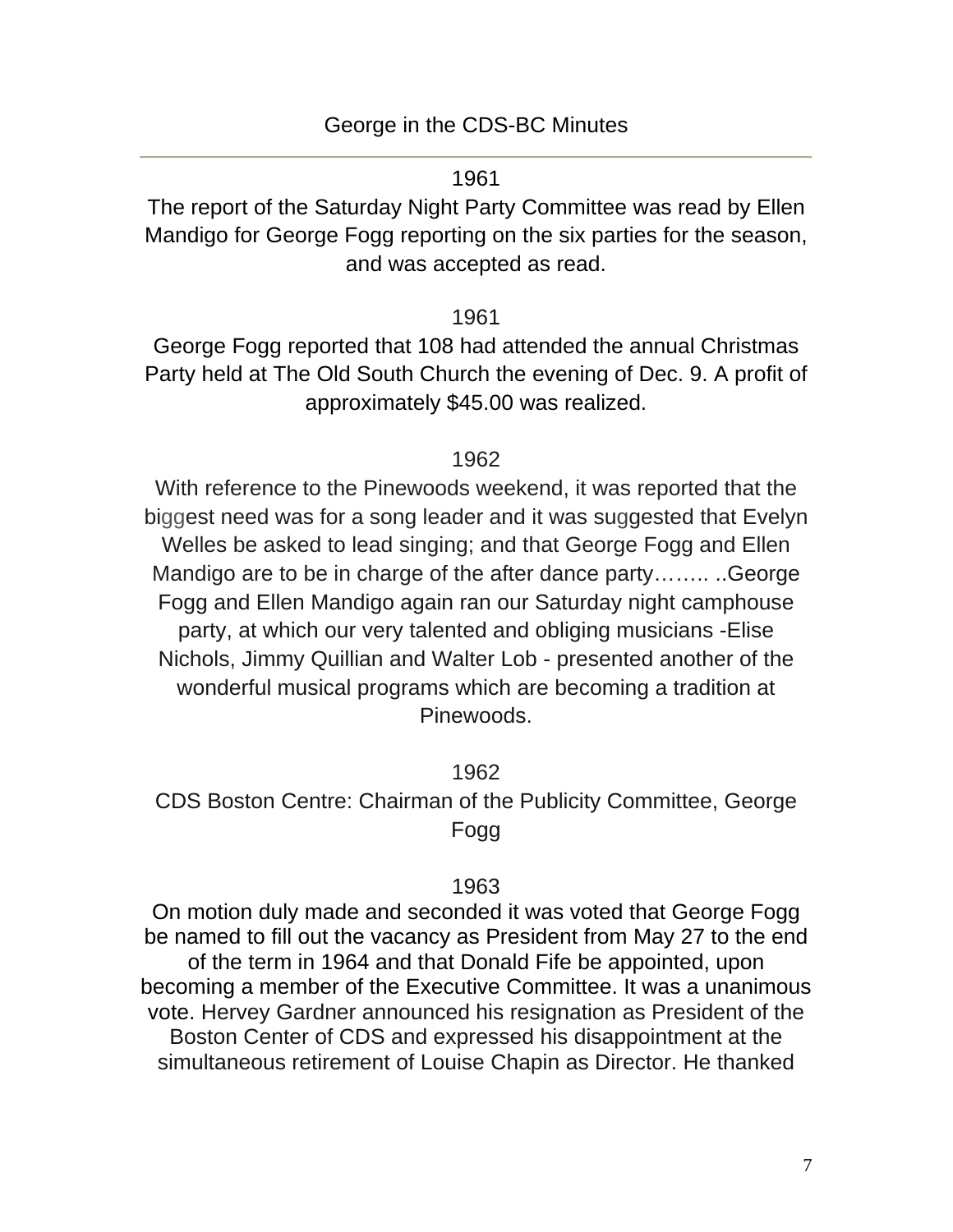the members of the Society for their help during the years he has been President. He then announced that George Fogg had been appointed to finish out his term as President.

# 1963

On motion duly made and seconded it was unanimously voted to appoint the following to the Bolles Scholarship Committee. Louise Chapin, Ellen Mandigo and George Fogg..….

# 1963

Upon motion made and seconded, it was voted to appoint George Fogg as representative for the August Council Meeting of CDS of USA, with Ellen Mandigo the representative to the General Annual Meeting of the CDS of USA.

# 1963

George Fogg reported that he had had a long talk with the President of NEFFA and he felt that the question of NEFFA backing out of our office arrangement might possibly be put off for his term of office, or two years.

1963

Discussion followed as to why the annual meeting was held in May instead of September. George Fogg said that he would examine the Bylaws before the next meeting, to see if he could determine when the change from Fall to Spring was made. There being no further business, the meeting adjourned.

# 1964

It was reported by George Fogg that the Recorder and Harpsichord Concert was a financial success, with a profit estimated at about \$230, the total expenses not yet having been recorded. It was suggested that a letter of thanks be sent from the Executive Committee to the Bixlers and Cornelius's, for their hospitality to Martha and Eric. Becky Lawson volunteered to send the letters out.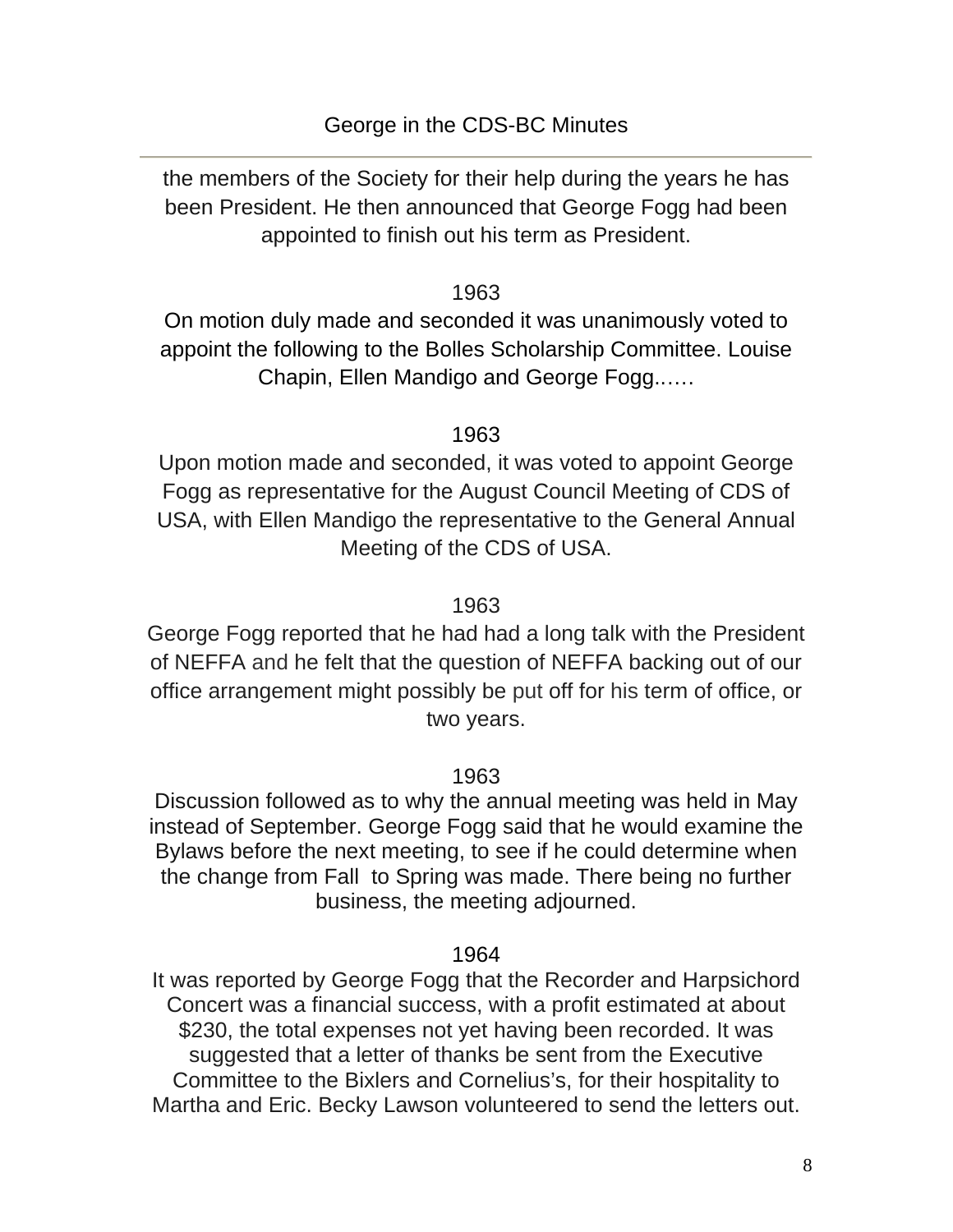#### 1964

George Fogg announced that we had received an invitation from Cardigan to visit their lodge on the weekend of September 25-27. On motion made and seconded, it was VOTED to accept the invitation of the AMC to have a joint weekend at Cardigan on the weekend of September 25-27. Martin Markham has kindly consented to act as Chairman of the weekend.

#### 1964

George Fogg informed the committee that he would no longer be able to be responsible for setting up the equipment for the Thursday night drop-ins. Don Fife and Ted Santarelli volunteered to set up a plan to take care of this matter.

#### 1964

On motion made and seconded, it was VOTED that we authorize the President, George Fogg, to contact Ralph Page to see if he would be willing to call from time to time, as needed, for the Thursday dances, with the same arrangement for reimbursement as last year.

#### 1964

Mrs. Conant then gave a very interesting talk on the history of the CDS, prompted by the suggestion of a 50th anniversary booklet. George Fogg said he would like to set up a committee for this booklet. Further discussion was put off until a later meeting.

1967

George Fogg will be Acting President until the annual meeting in May. David Bridgham will then take over the duties of President.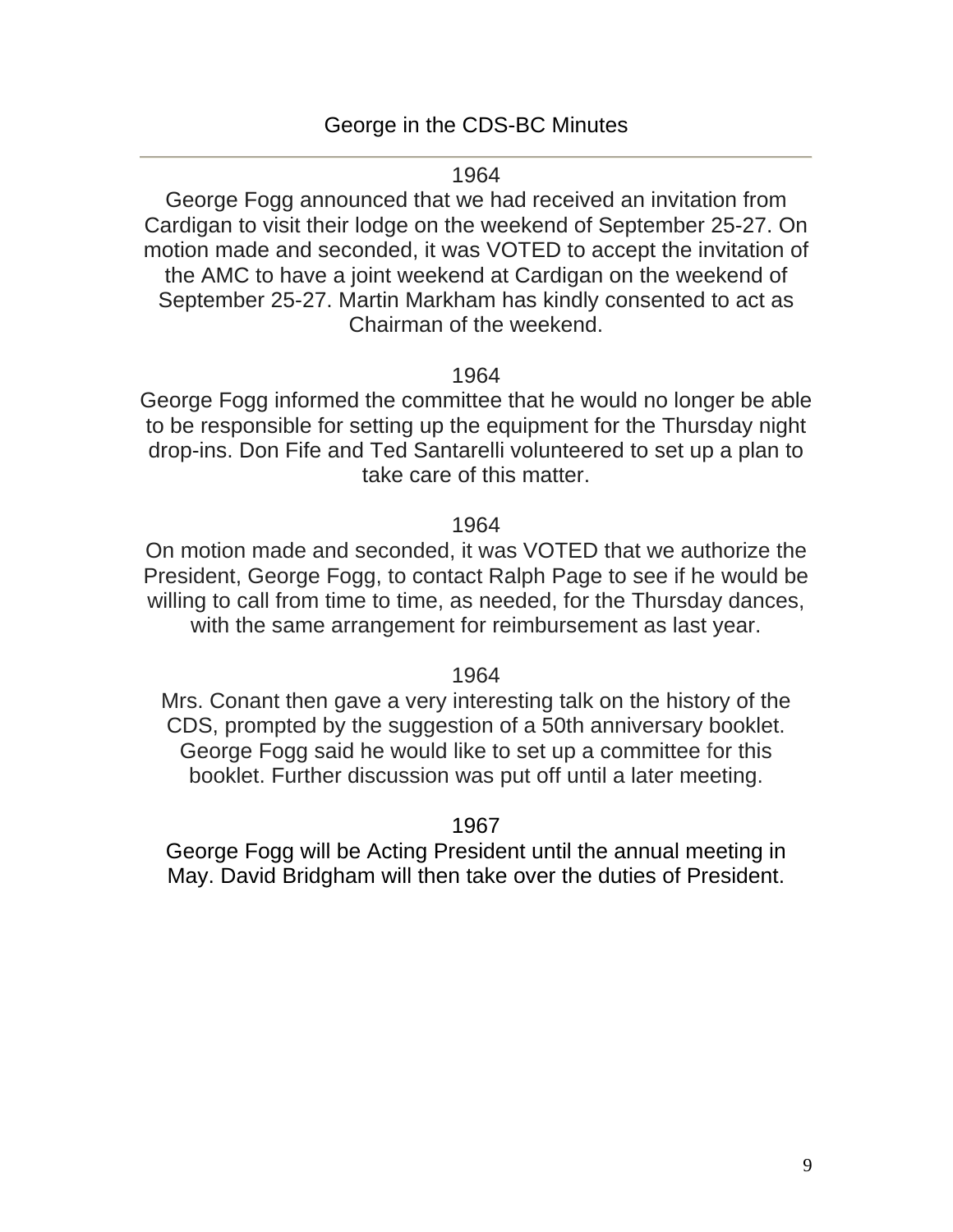# 1968

George Fogg reported that the English group has had a most successful year under the leadership of Arthur and Helene Cornelius. He stated that there is a definite need for a beginner's class and asked the members present for suggestions as to what format it might follow

#### 1968

It was reported that the NEFFA CDS food booth was considered a financial success thanks to the organizational planning of the cochairmen, Charles and Mary Garniewicz, with the assistance of George Fogg, as well as the contributions--work wise, food wise and moneywise--of many of the members and friends of CDS

1968

George Fogg reported the condition of the piano at Cardigan is deplorable and that Ellen Mandigo refuses to play on it during the Cardigan weekend.

# 1968

George Fogg spoke of the number of people in the Providence area who are experienced CDS dancers and hoped that these people might be encouraged to start dancing as a group, even if they had no regular schedule of dances.

1968

George Fogg would like the Society to buy a coffee maker large enough to make about 60 cups. This could be used at drop-ins and parties and at the NEFFA food booth. He will look into prices.

1968

Registration for the Cardigan weekend stood at 30 (8 men,16 women, and three couples). The staff will be George Fogg, Louise Winston, Dick Delery, Ellen Mandigo and Evelyn Lamond. Ed Koenig has agreed to play.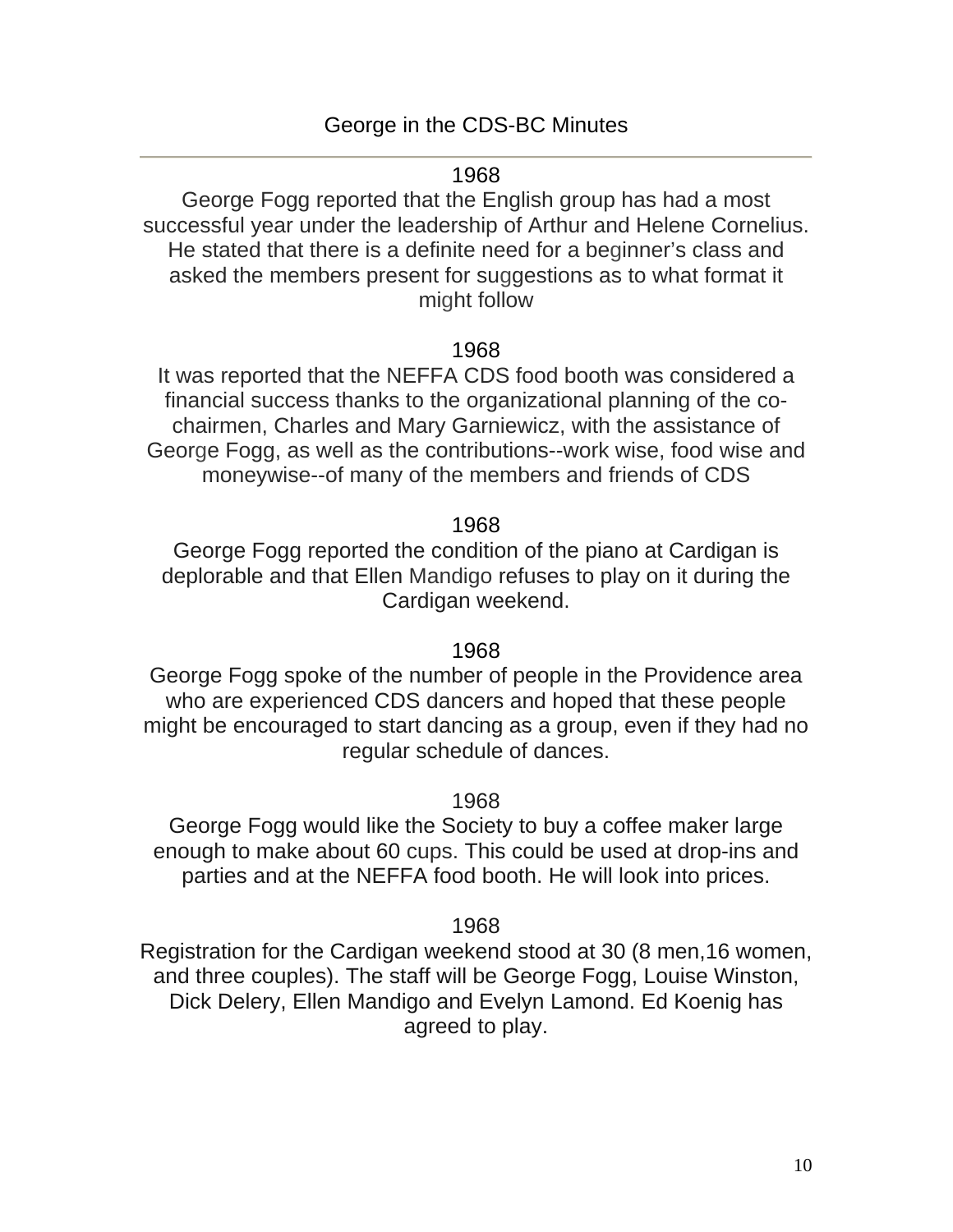#### 1968

George Fogg reported that a coffee maker had been purchased for \$29. It will be kept in the CDS office at Joy St.

# 1968

George Fogg, at the request of May Gadd, had sat in at the August meeting of the Nat. Council of CDSS held at Pinewoods. The N.Y. headquarters run two dance weeks in August at Pinewoods which have become somewhat of a financial drag. Various ways of mending this situation were discussed. A regular secretary to the Society in N.Y. is needed and they are launching a national appeal to make this much-needed person's salary possible. George recommended that we contribute to this. Motion was made by Louise Winston and seconded by Ken Crook that we donate \$25 to the National CDSSA in answer to their annual appeal specifically for the secretary fund.

# 1968

George Fogg brought up the question of also starting a class for children, a valuable idea in view of the number of members' children now at suitable ages and as a means of broadening the base of prospective dancers. He suggested such a venture be publicized by general mailing, notices at the regular dances, and asking members to suggest children who might be interested.

# 1969

We were pleased to find that George Fogg will be chairman of the food booth at the New England Folk Festival and has recruited an able corps of workers to assist. We will mail flyers asking for help, food and/or money.

#### 1969

George Fogg has heard that the Cambridge YWCA hall may be torn down, which means we must intensify efforts to find an alternative hall for both the English Class and the Drop-Ins. Louise Winston mentioned having called in the Harriman Room at the Boston YW recently at a special event for which the YW charged \$30; regular weekly events in that room would probably run to less and as the hall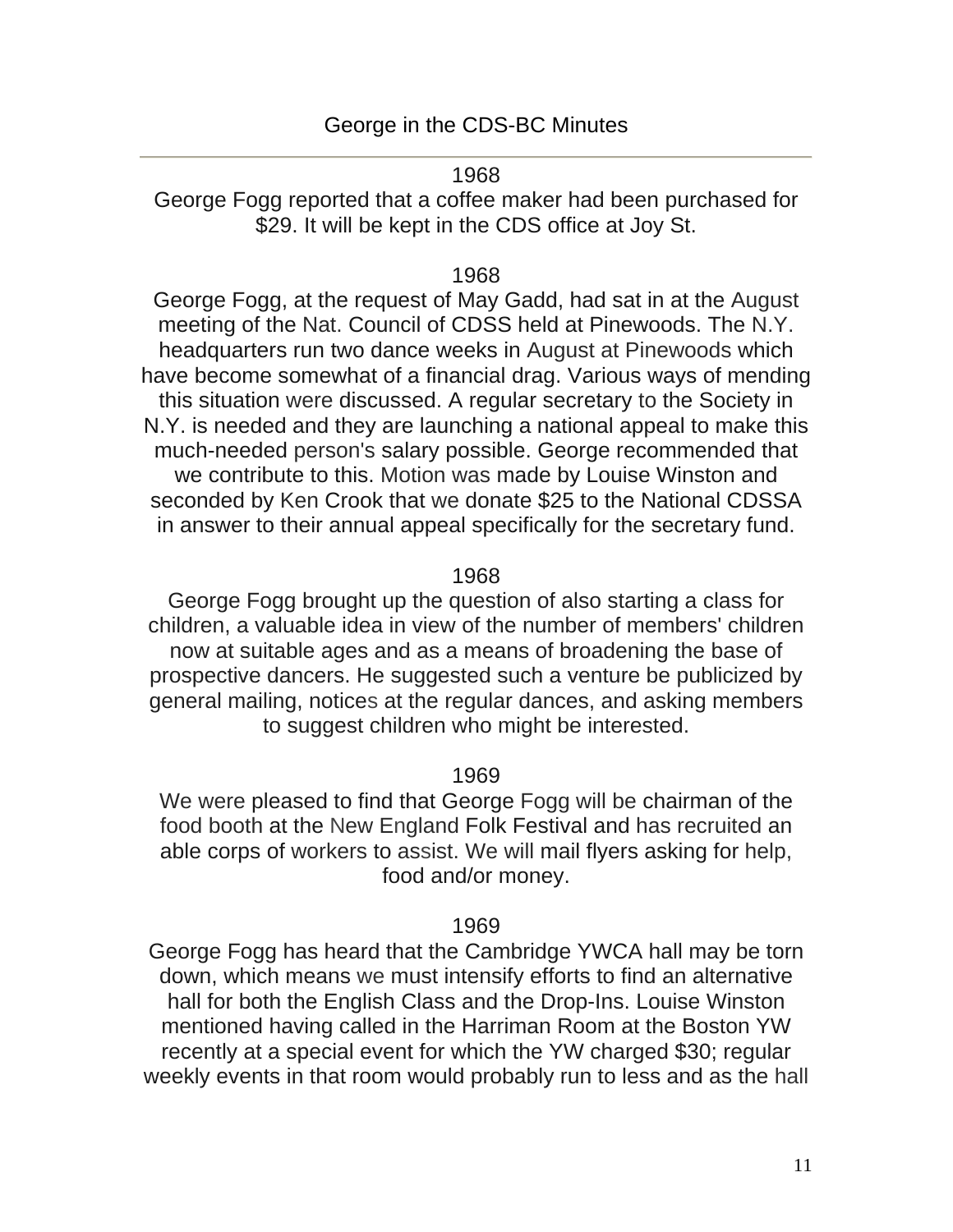at 3 Joy Street is now \$20 a night the YW might be feasible. Ken will talk to the Boston YW about this.

# 1969

Scholarship Committee for Pinewoods will give us names of likely prospects and the Executive Committee will approve the candidates. Mim Baldwin will serve on this committee and David will approach George Fogg to see if he will also serve. Half scholarships are either half of \$27 or \$32, depending on membership status. George Fogg has accepted chairmanship of the scholarship committee for Pinewoods Weekend.

# 1969

The various accounts now in three banks in savings accounts were discussed. The history of the "Special Reserve" account was questioned and George Fogg recalled that it was given to the Society by [ no name given] to be used in a general way for office equipment and like expenses. The original donation had been added to by a small amount, about \$25, representing the unused balance of a collection made in memory of \_\_\_\_\_\_\_\_\_ [ no name given]. All our savings accounts are now drawing either 5% or 5 ½ % interest.

1969

CDS Christmas Party: George Fogg suggested we put dishes of candies, etc., about; he will look after this.

# 1970

George Fogg accepted Food Booth Chairmanship…… and later……Plans for the NEFF food booth were discussed. Things seem to be well organized under the chairmanship of George Fogg.

# 1970

George Fogg presented an idea to the committee as a possible celebration of the Society's 55th anniversary, i.e., that we might have a dinner dance at 3 Joy Street with catering provided by someone whom George knows. After discussion it was decided that such a dance so late in the year (June had been suggested) might not be well attended and no action will be taken on this at present.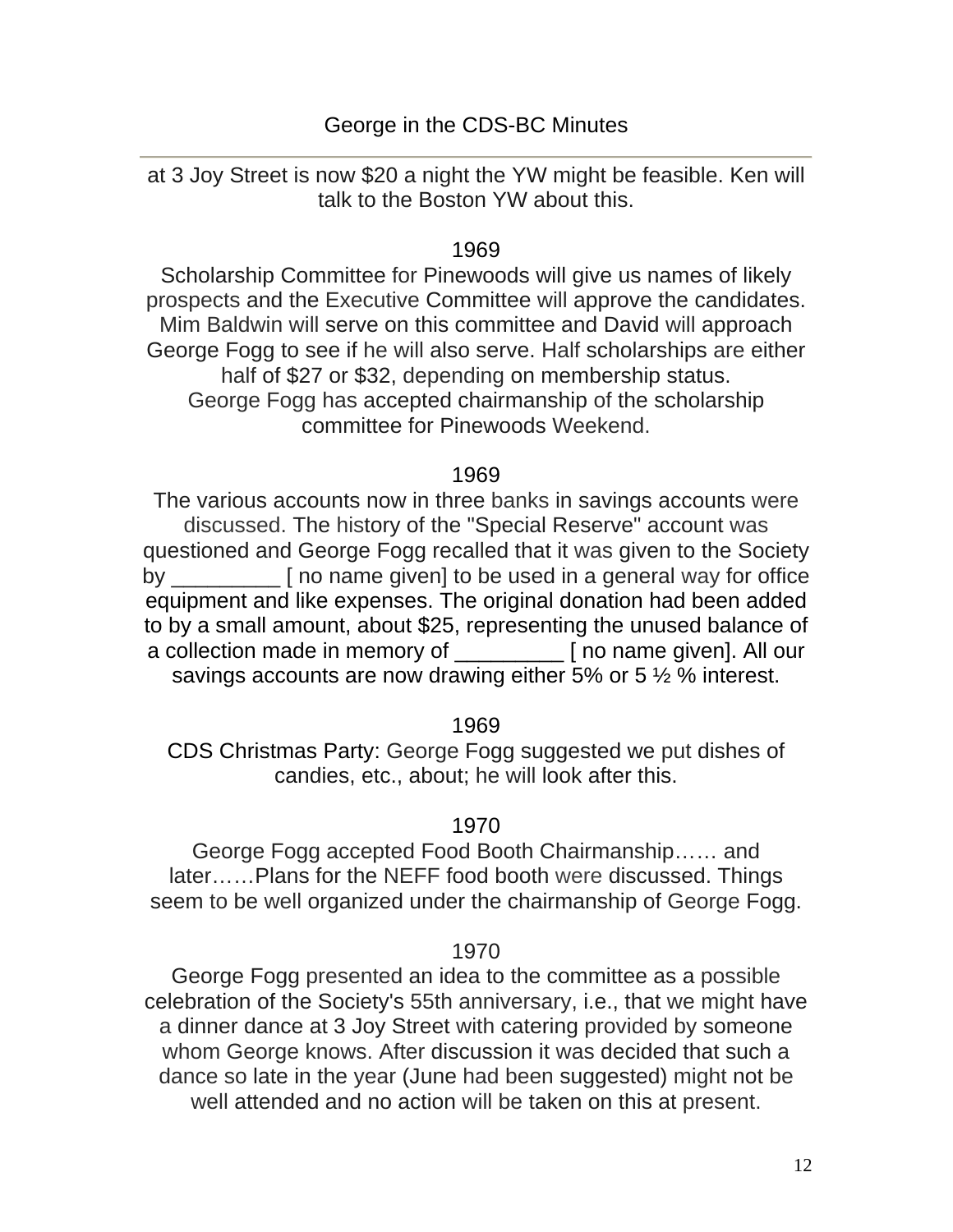1970

Flowers from the Society will be sent to the funeral of Edith Moore, on May 1st, at a funeral home in Somerville Ken Crook will see if George Fogg will arrange for this.

1970

A Building Committee was set-up to find a new Building within the next year or two. George Fogg was made Chairman.

It was voted to give free Dinners at the Dinner Dance for: Roger Whynot, Jonathan Morse, Ed Kornick and George Fogg. In pencil were added Elsie Nichols, Phyllis Whynot and Ellen Mandigo.

1971

It has been suggested that we have a summer Program, here at 3 Joy street, to be held on Wednesday Nights beginning on June 17th from 8-10PM. George Fogg will ask Elise Nichols and Ellen Mandigo to play for these dances.

1971

If we should have any beginners, George Fogg would instruct them for ½ to ¾ hour before the dances .

1971

Thanks to Kenneth Crook, George Fogg, and Norman Patterson for taking care of the hall on Thursday nights as well as the workers who serve as cashier on Thursday nights.

1972

George Fogg gave his report about the Wednesday English Classes at the Cambridge "Y". He thanked the musicians Elise Nichols and Ellen Mandigo; the dance leaders--Helene Cornelius, Renald Cajolet and Shagg, (A. Martin Graetz.). And special thanks to Dan Vadola for repairing the piano.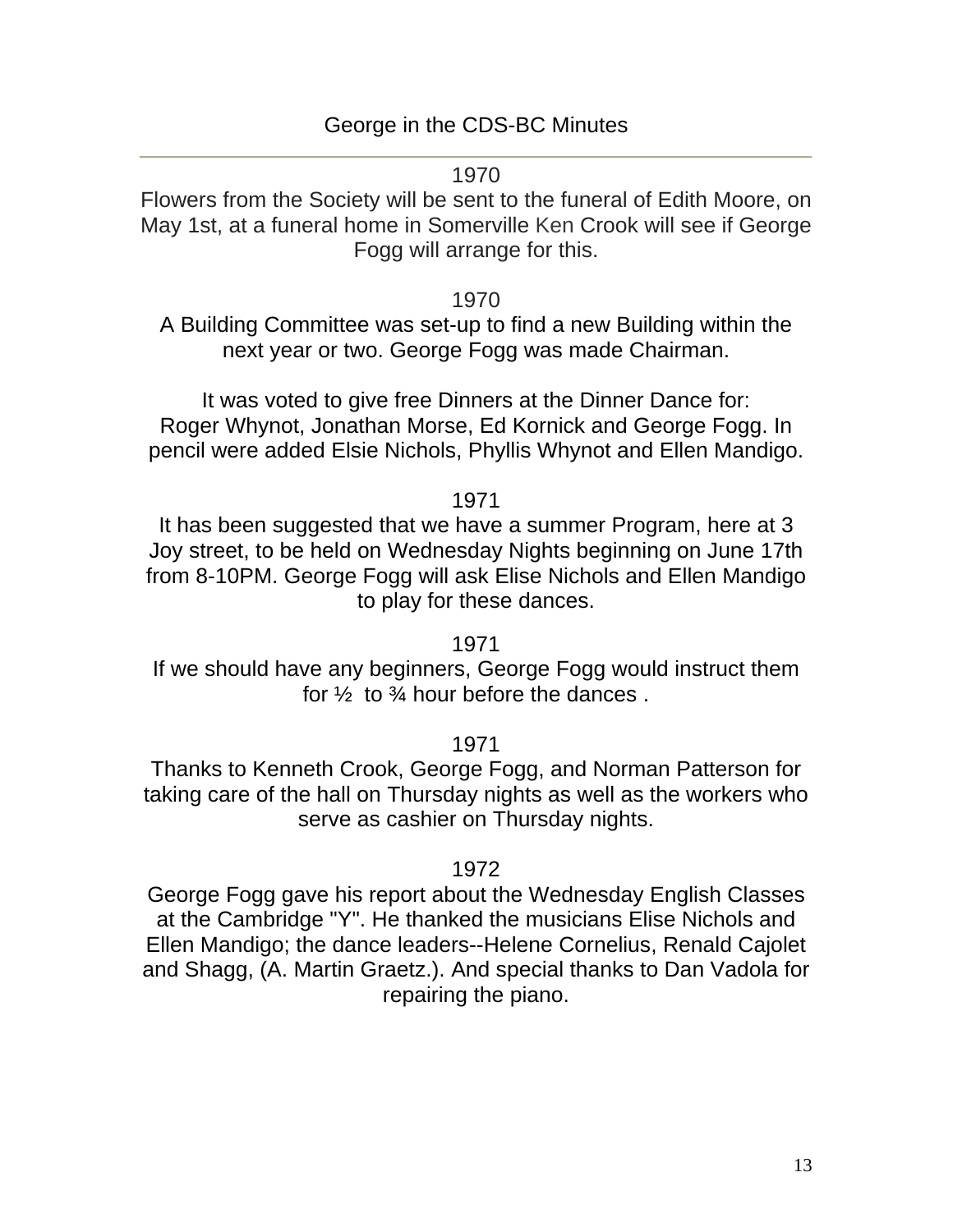#### 1972

English dancing on Wednesdays during the summer would begin June 21. George Fogg is the leader.

# 1972

The summer outing will be Sunday, June 25, at George's Island. [Oh, wrong George!] ….. Ellen Mandigo had prepared a letter to be sent to those who make reservations. George Fogg agreed to be at Long Wharf between 8:30 and 9:00 a.m. with his car appropriately marked so that those going on the boat will be able to pick up their tickets. George Fogg also agreed to bring the microphone and amplifier. Five people have signed up so far. Louise Winston and George Fogg will be the callers.

1972

George Fogg reported that he was able to purchase another coffeemaker for the Country Dance Society, and a motion was made *I*  seconded and voted to reimburse him \$5.00--the cost of the coffeemaker.

# 1972

A tentative list of next season's activities was prepared and circulated by George Fogg to the board members. The 1972 Christmas Party was discussed and Ken Crook and George Fogg will make all arrangements for the party.

# 1972

George Fogg represented the Boston Chapter and gave a report on what took place at those two meetings. The major problem is financing, which is even more of a problem now that Mary Gadd is retiring and Jim Morrison will probably take over. Jim is very interested in making American country dancing as important in the Society as English, and there is a possibility that this interest could help the National Country Dance Society obtain Federal Money grants.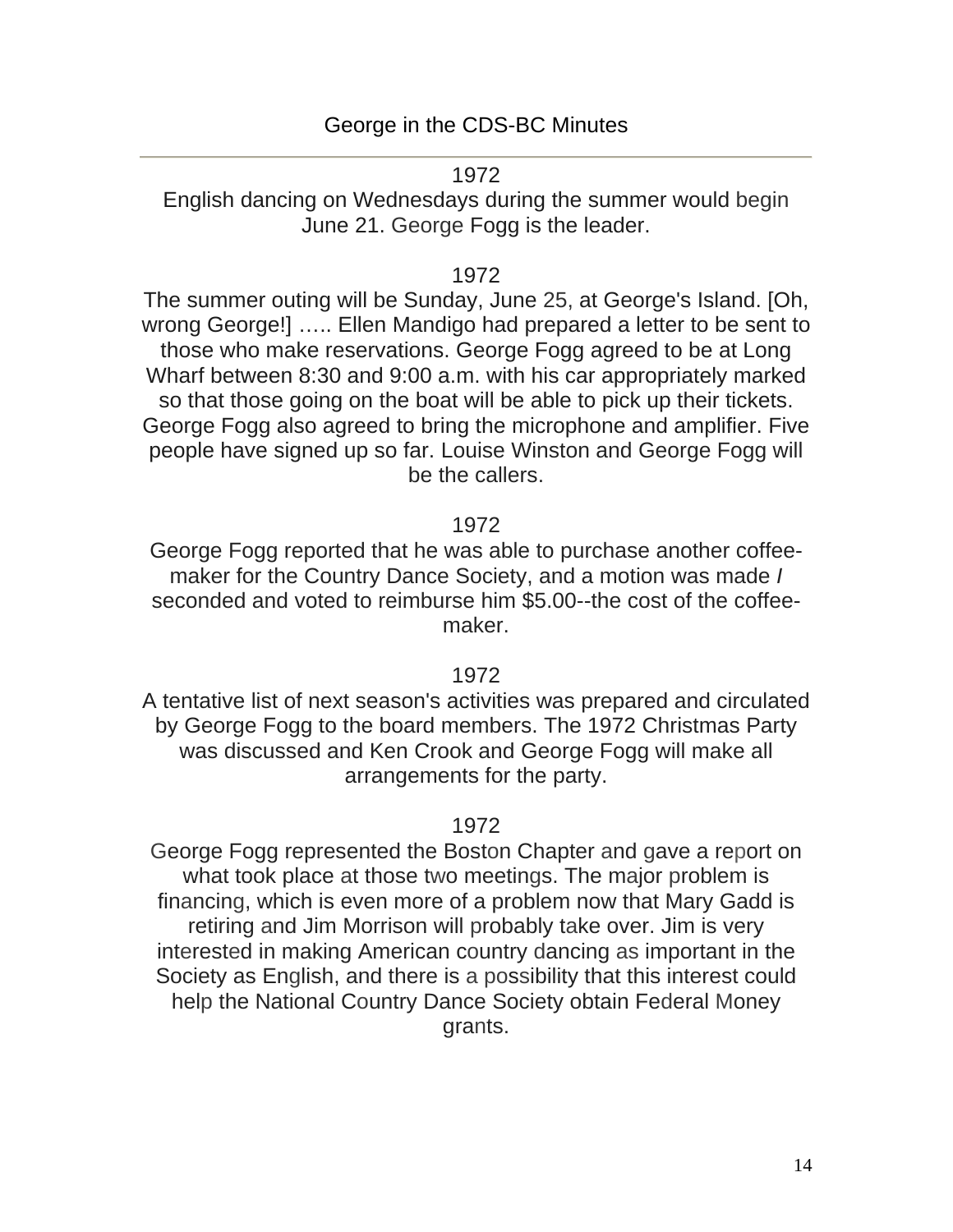1972

George Fogg, in the absence of the President, called the meeting to order at 7:05 p.m.

1972

Norman Patterson and George Fogg met with William Crook and action has been started to obtain a tax-exempt number for the Boston Country Dance Society.

1972

George Fogg discussed the possibility of bringing to the United States in 1974 Pat Shaw, noted English Country Dance master, who resides in England. He will discuss it further with Helene Cornelius and try to make arrangements for such a visit.

#### 1973

As George Fogg will be unable to manage the Boston Center food booth at the NEFFA sessions to be held at the Brockton High School on April 6, 7 and 8, the Board voted Norman Patterson Chairman. George Fogg promised to do all he can to help beforehand even though he will be unable to be at the booth during the week-end.

1973

Committee, concerning construction of a new floor at the Cambridge YWCA at a cost of approximately \$8,000.00, and a discussion ensued on the Boston Center's possible financial contribution to such a project. It was decided that a committee composed of John Conway, George Fogg and Louise Winston would look into the matter further before any decision is made by the Executive Committee. It was also decided to ask Irvin Davis for a legal opinion on the matter. George Fogg will also ask Irvin Davis for his opinion on whether or not liability insurance should be purchased by the Boston Center.

1973

George Fogg asked the Executive Committee if they would be interested if so, in sponsoring the Hei-C Glass Show in the fall and, Boston Centre provide a food booth at the show.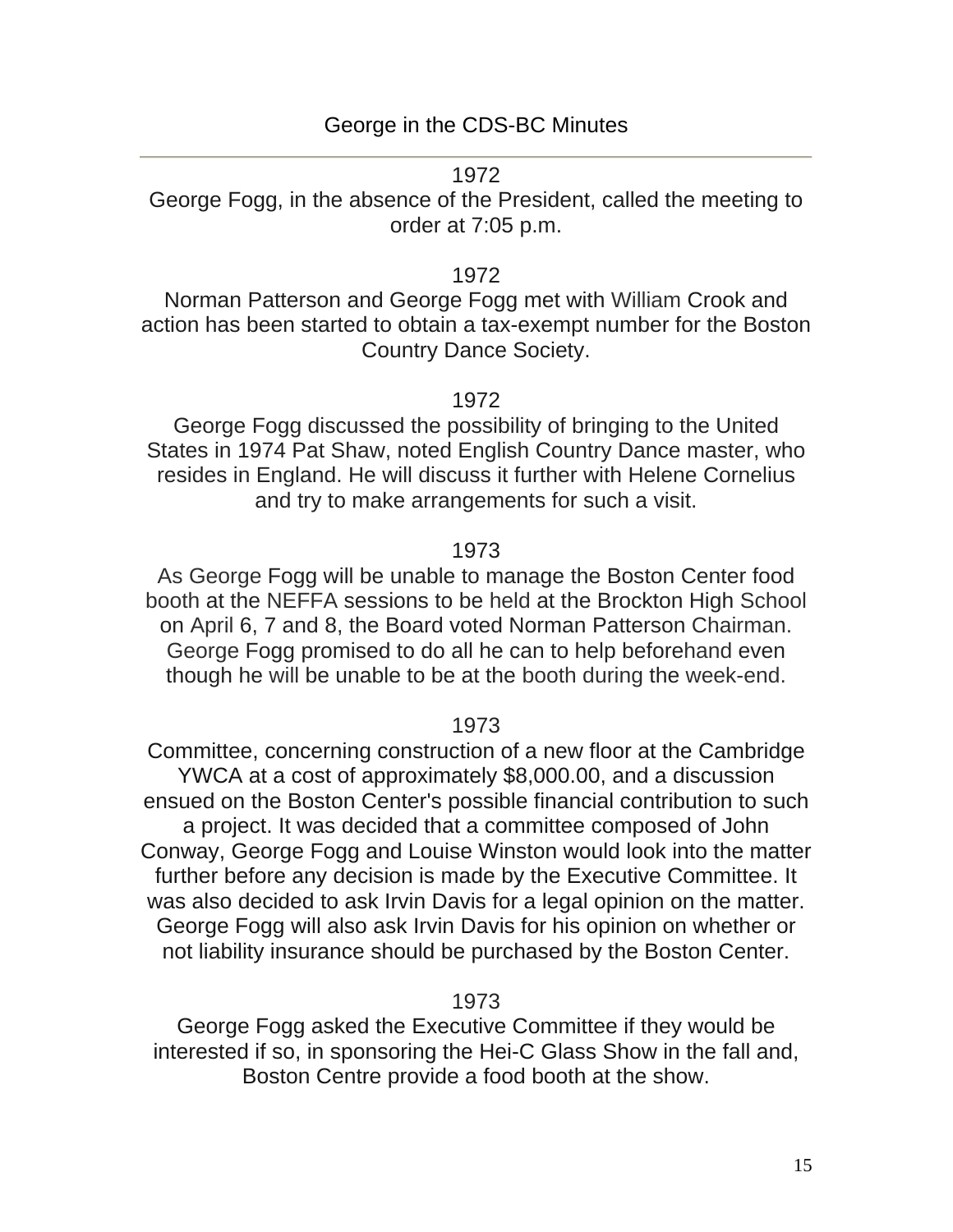#### 1973

George Fogg reported on the visit from England of Sybil and Kenneth Clark, famed English Country Dance instructors, who led country dancing at the Cambridge dance on May 9, 1973. Mr. Fogg told of the enthusiastic reception by the eighty-eight people attending the dance; however, because of the \$100.00 fee paid to the Clarks, a financial loss was recorded for the evening.

#### 1973

A motion was made by George Fogg, duly seconded and voted unanimously, to award an honorary life membership in the Boston Centre to May Gadd, former National Director of The Country Dance Society, Inc., who has recently retired.

#### 1973

George Fogg gave a run-down on rent payments over the past few years for the benefit of new members of the Executive Committee: Originally, the rent was \$70.00 for the office on the second floor at 3 Joy Street, the cost being shared equally by the New England Folk Festival Association, and \$20.00 per night for rental of the hall. The rent is now \$140.00 per month for the office and the hall is billed at the rate of \$5.00 per use.

#### 1973

George Fogg will coordinate and supervise the planning of this year's Christmas party.

#### 1973

Mr. Crook also notified the Executive Committee that the Civil Liberties Union located at 3 Joy Street had been requested to vacate their office space as of October 1, 1973. In view of this, it was decided to have a work party consisting of John Conway, George Fogg, Norman Patterson, Phyllis Reynolds and Dale Thomas pack the Boston Centre's files and office equipment on September 5 in preparation of moving the office as soon as possible.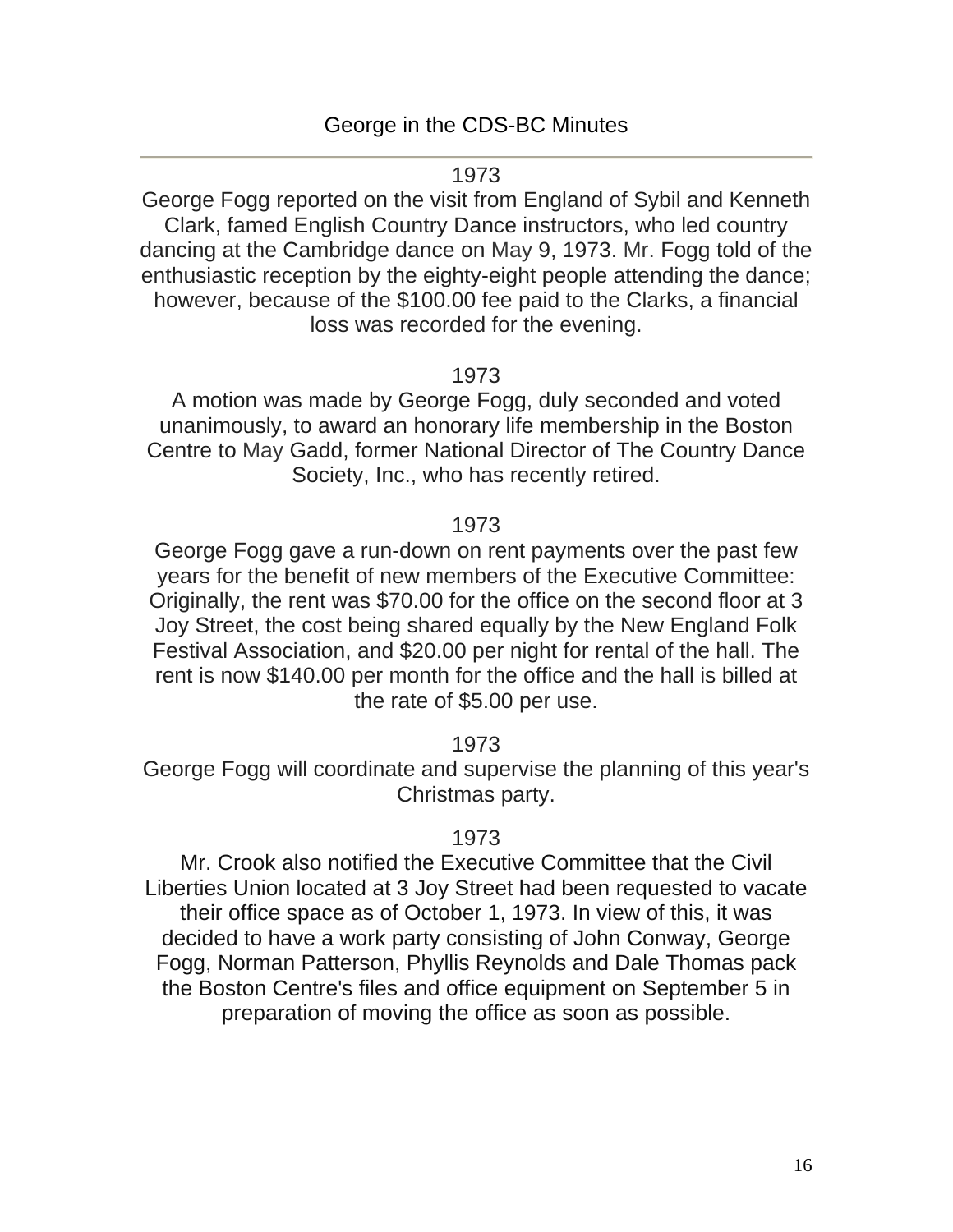1973

A motion was made, seconded and voted to have the old office equipment placed in a flea market by George Fogg, on a consignment basis.

#### 1974

Dale Thomas reported that he is planning to meet with George Fogg regarding the food booth at the February 3 flea market at the Boston Center for the Arts. No further word had been received from Mr. Fogg on whether or not space would be available at this flea market for possible sale of some of the Boston Centers office furniture.

1974

George Fogg distributed copies of a proposal for possible purchase of Pinewoods Camp by the Country Dance and Song Society. A lengthy discussion ensued, resulting in the decision to ask Kay Jacobs to head up a committee to explore the matter further and for the purpose of raising the necessary funds.

# 1974

Following presentation of the Pinewoods Camp proposal, George Fogg notified the Executive Committee that he would no longer coordinate activities for the Wednesday evening dances and resigned that position. The Executive Committee accepted his resignation with regret as Mr. Fogg has been an invaluable worker for CDS for many years. S-J Foulkrod read a draft of a letter she felt would be appropriate to send to Mr. Fogg and the Executive Committee overwhelmingly endorsed the suggestion. Louise Winston then proposed that Robert Paul handle the Wednesday evening duties formerly handled by George Fogg and Mr. Paul accepted. Louise Winston will continue to co-ordinate activities for the Tuesday evening events.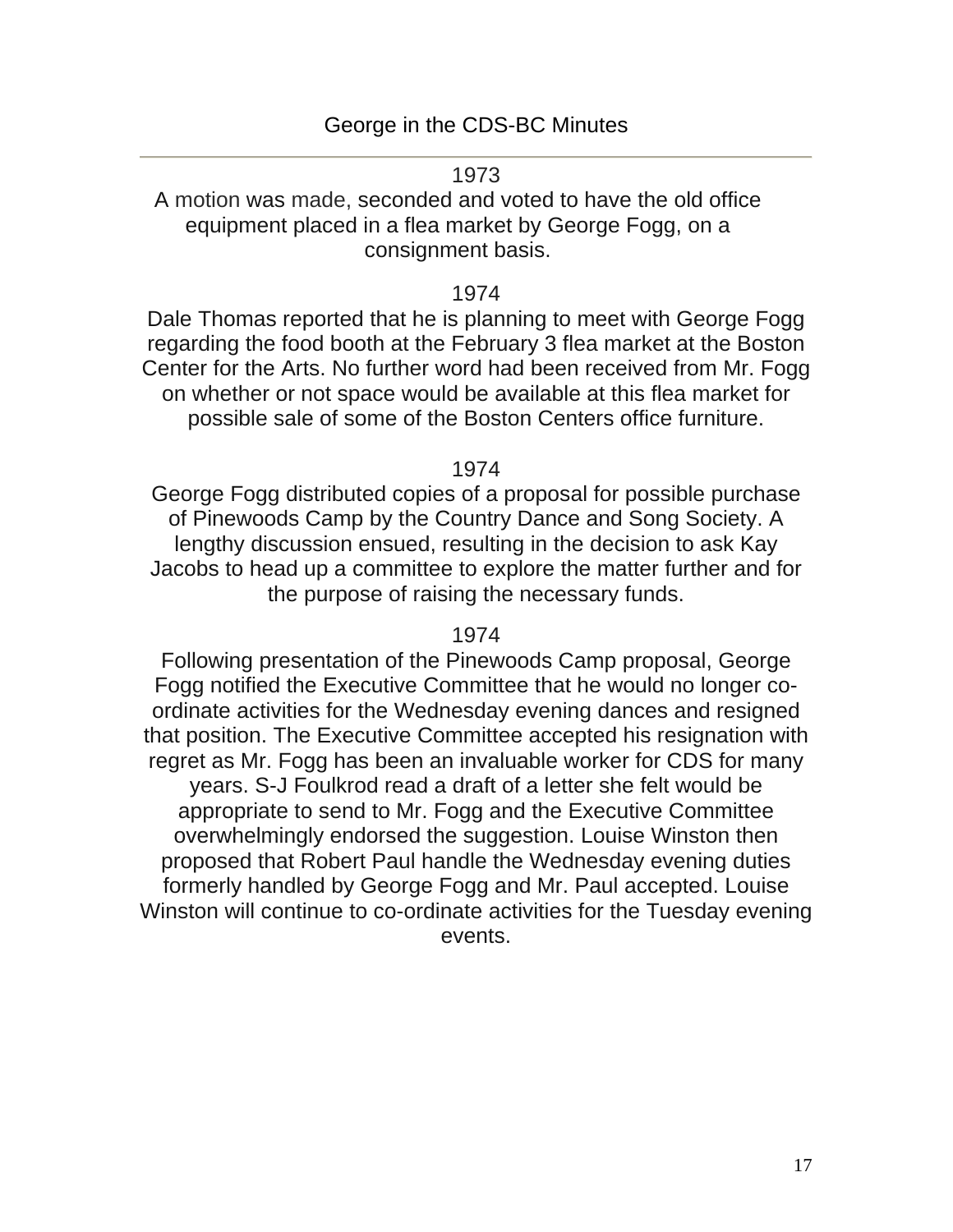#### 1974

A letter had been received in June from Richard Conant on the purchase of Pinewoods by the Country Dance Society; however, recent developments had made the letter obsolete. Mr. Fogg mentioned that approximately \$22,000 had been received by the national Country Dance Society in the forms of pledges, money, and loans for purchase of Pinewoods and Mr. Conant had been impressed with the support shown. Mr. Fogg reported further on the progress being made by national headquarters in raising money and of his request that Boston be a major force in the running of the camp. Mr. Fogg was assured that this would be the case. Mr. Fogg was still not able to say definitely if he would accept the chairmanship of the Boston Centre's committee to raise funds for the purchase of Pinewoods; however, he has been working diligently on the project. He told of a letter soon to be sent to all Boston Centre members soliciting funds. He also told of the possibility of Norman Singer being brought in to organize the various aspects of the purchase and administration of Pinewoods in view of Mr. Singer's past experience as head of Lincoln Center. It was also decided to ask Larry Jennings to make known the need for funds to purchase Pinewoods in the "Folk Letter" put out by the Folk Song Society of Greater Boston.

#### 1974

George Fogg reported that Susan Gaddis had not had time to send out letters on raising funds for the purchase of Pinewoods Camp and she had turned over to Mr. Fogg the addressed envelopes made out for this purpose . The Executive Committee discussed the project and the best methods for raising money. George Fogg is actively working on sending a letter to the Boston Centre members--past and present- -and asked for suggestions. Lyrl and Dennis Ahern will be asked to assist as members of the "Friends for Pinewoods" committee, because of their artistic and organizational abilities.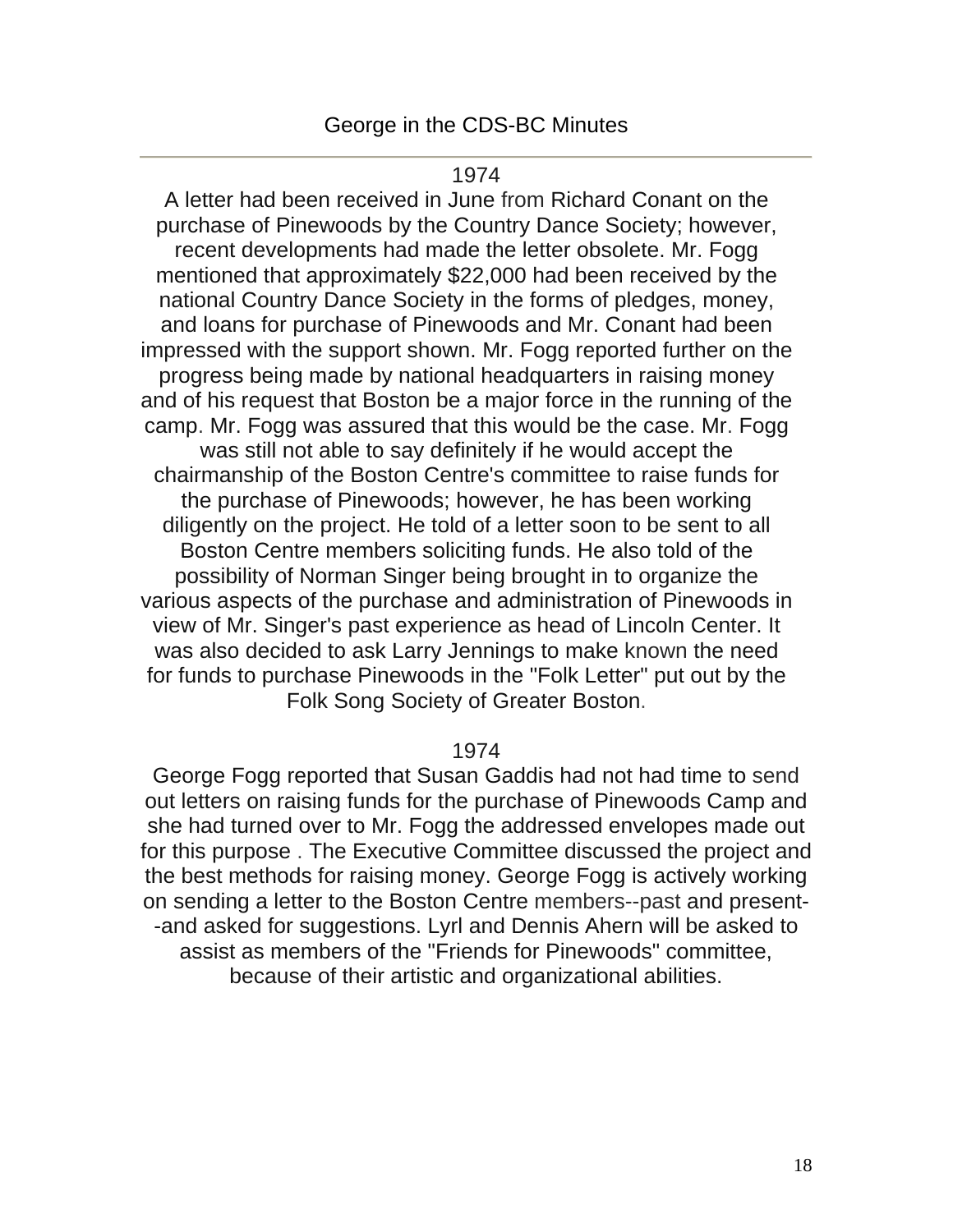1974

George Fogg reported on the progress being made on the purchase of Pinewoods camp. He told of a meeting held on October 16 when it was decided to make a firm commitment for the purchase, even though the method of purchase has not yet been finalized. The Pinewoods committee is hoping that Mr. Conant will continue to manage the camp for another year while negotiations for the purchase are being completed and the \$10,000 donated thus far in memory of Mrs. Conant was turned over to Mr. Conant for needed renovations to the camp, including installing facilities for hot showers . The Pinewoods committee reported they had received the promise of \$40,000 in pledges and loans for the purchase of the camp, which is being offered for sale by the Conants for \$145,000. The main problem at the moment seems to be whether or not a separate corporation should be formed for the managing of Pinewoods. The Long Pond Association, which has offered financial assistance, wants the Country Dance Society to run Pinewoods; however, it is felt by the CDSS that this would put too great a strain on present personnel, which is now running the society and its attendant business matters, including record sales, etc . The Pinewoods committee will publish a full report on their progress thus far in their next newsletter. They will also be sending out a letter to their membership requesting funds. After the CDSS mailing, George Fogg plans to prepare a mailing to Boston Centre members.

1975

Chairman, CDS Boston Centre Christmas committee

1975

Bicentennial Committee: members are Helene Cornelius, George Fogg, Pam Kelly and Louise Winston.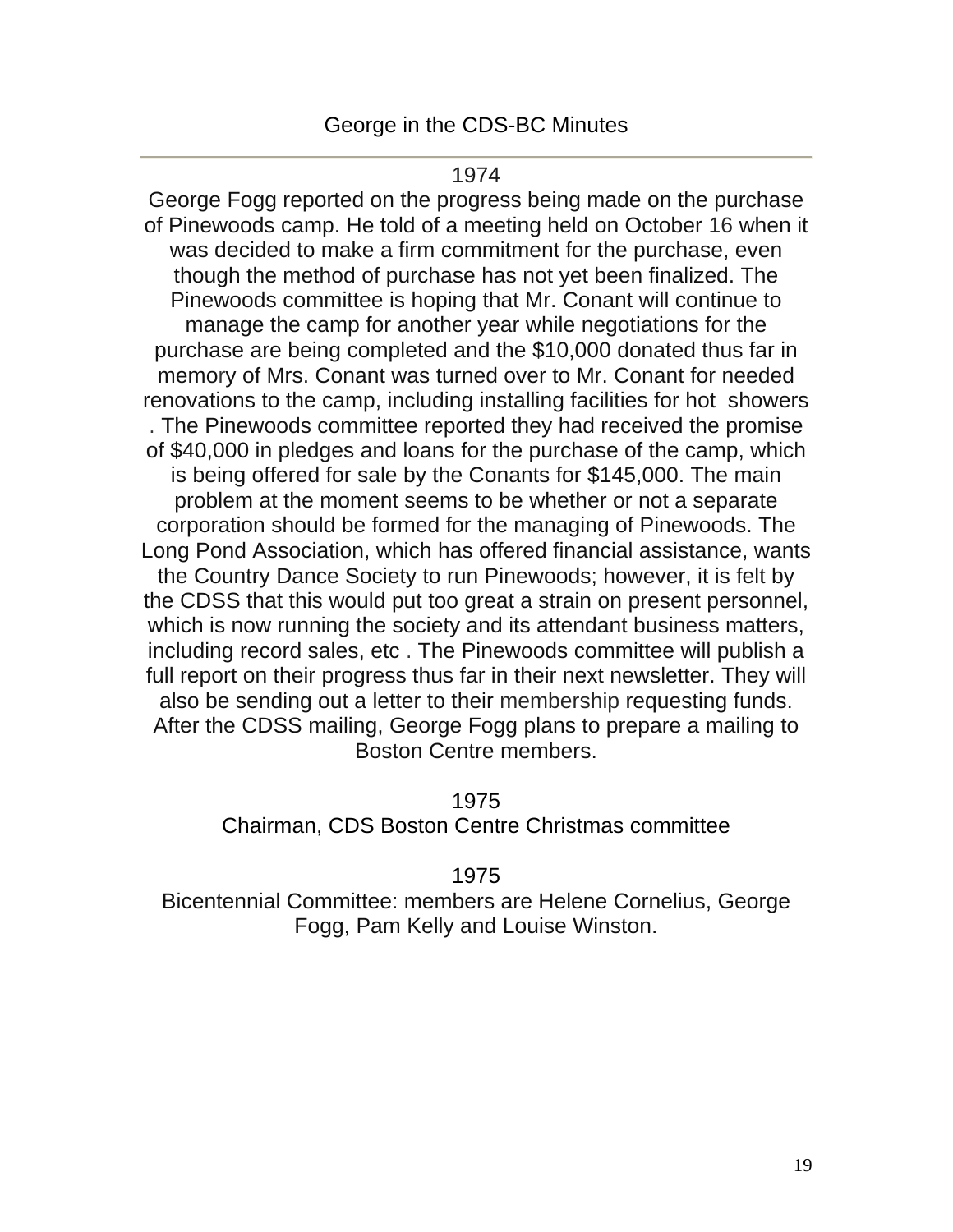#### 1975

As John Conway reported a great deal of confusion in the renting of Hannum Hall, particularly regarding rehearsal time for the bicentennial dance group and the Saturday, May 10, dance, it was decided that only John Conway and George Fogg would be empowered to hire halls for CDS activities. A motion was made, seconded and unanimously VOTED that only John Conway and George Fogg are authorized to rent space for activities for which the Boston Centre is financially responsible.

1975

George Fogg reported on the progress of the purchase of Pinewoods Camp, saying that the national office is moving ahead to raise the \$123,000 purchase price.

# 1975

A motion was made, seconded and passed that George Fogg be appointed as ex-officio advisor to the Board and be invited to all meetings.

# 1977

A motion was made, seconded and passed that we designate George Fogg to be our representative at the Leaders' Conference in Indiana on Mar.11-15 and that we offer him \$100 to be applied toward the expenses of the trip.

1977

We hope that George Fogg will keep on teaching the early Wednesday class because there have been many good reports concerning it.

# 1977

"His work is much appreciated and we wish it to continue for the balance of the season."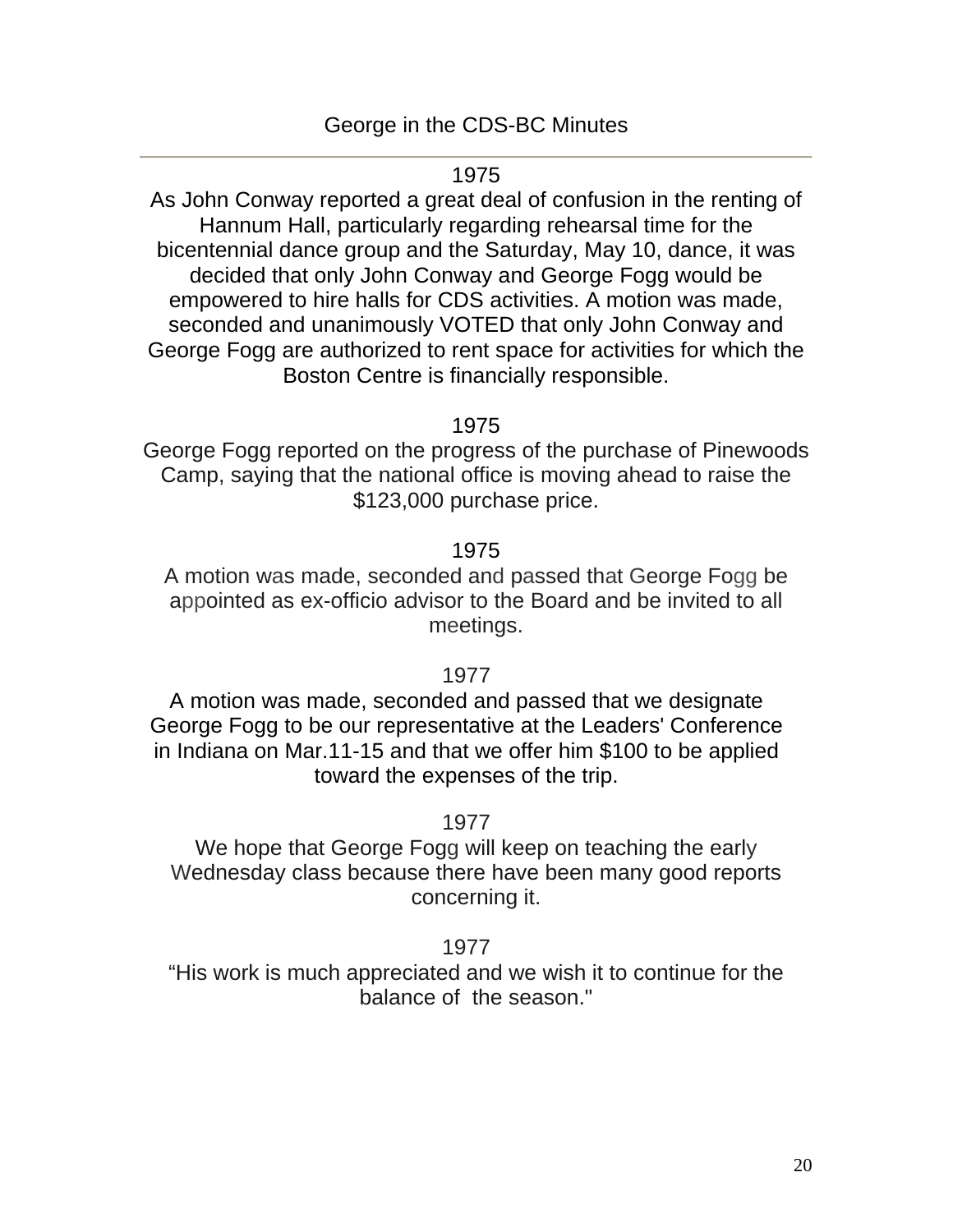#### 1977

Long Range Planning--there is a need for long range planning to deal with the Society's future, its activities, policies and procedures. A motion was made, seconded and passed that the Long Range Planning Committee be formed with Francis Worrell as chairmen plus Bill Horne, Dale Thomas, Louise Winston and George Fogg.

#### 1977

New Business--George Fogg said that he sent cards to various centers across the country because he felt that communication between centers is advantageous. He received answers from 39 centers, 31 of which wished to receive the Newsletter regularly.

# 1978

Board voted \$30.00 to George Fogg towards expenses in preparing an insert for the CDSSA folded (brown) flier, to use at the Festival as a hand-out for Boston Centre publicity.

#### 1979

Honey also reported that there were two non-functioning electric typewriters and an unused mimeograph machine in the office, "which she would like to dispose of. Joe Tierney and Steve Anderson seconded a MOTION THAT HONEY HASTINGS BE AUTHORIZED TO DISPOSE of THE NON-FUNCTIONING ELECTRIC TYPEWRITERS *AND* THE MIMEOGRAPH MACHINE IN THE OFFICE AFTER CONSULTING WITH GEORGE FOGG TO MAKE SURE THAT ALL OF THESE PIECES OF EQUIPMENT ARE OWNED BY THE CENTRE. This MOTION PASSED UNNANIMOUSLY.

#### 1980

Playford Ball: Honey reported that George Fogg is interested in organizing a Playford Ball for next season, perhaps with a dinner attached. Helene Cornelius is involved in the planning. Honey had invited George to bring his proposal for the Playford Ball to The Board, but George wanted to have firmer information on date, hall, costs, etc., before he considered doing that.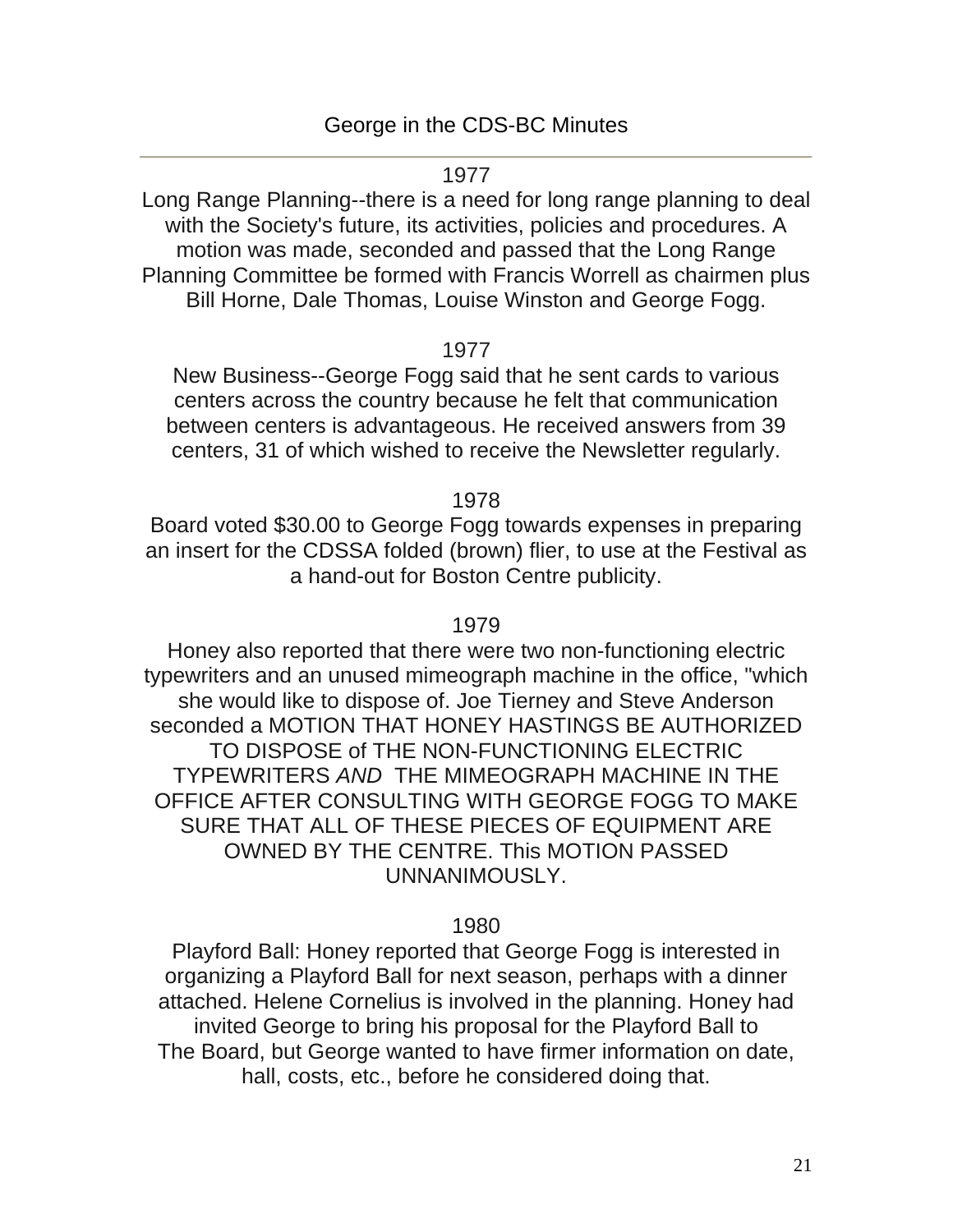1980

Motion that the Boston Centre nominate George Fogg for a position as representative of the Center on the National Council of CDSS. This motion passed on a vote of 7 in favor, 1 opposed, and 0 abstaining.

#### 1981

The need of a sales manager to coordinate such things as the Bookstore at Pinewoods, and sales of books and records at other special events was discussed. George Fogg expressed some interest in this. Robin Cooper was also proposed as someone interested in it.

1985

CDS Ballot Survey Summary

#7 -Many newcomers find CDS (Wed. especially) unfriendly. Have mixer, perhaps, or a session for beginners planned with name tags. We need to find some way to make them feel more welcome. #12 -Let George Fogg teach more. His friendly, enthusiastic style of leadership is very inviting to beginners **--**and he dances with beginners at the Wednesday series, something the other CDS leaders rarely, if ever, do.

1985

The CDS Board awards life memberships to Helene Cornelius, Arthur Cornelius and George Fogg, citing their long, *active devotion* to the society.

1985

A motion was made by CDS to allow George Fogg; as a member of the Ralph Page Memorial Fund Ad Hoc to have a set of CDS labels at no cost.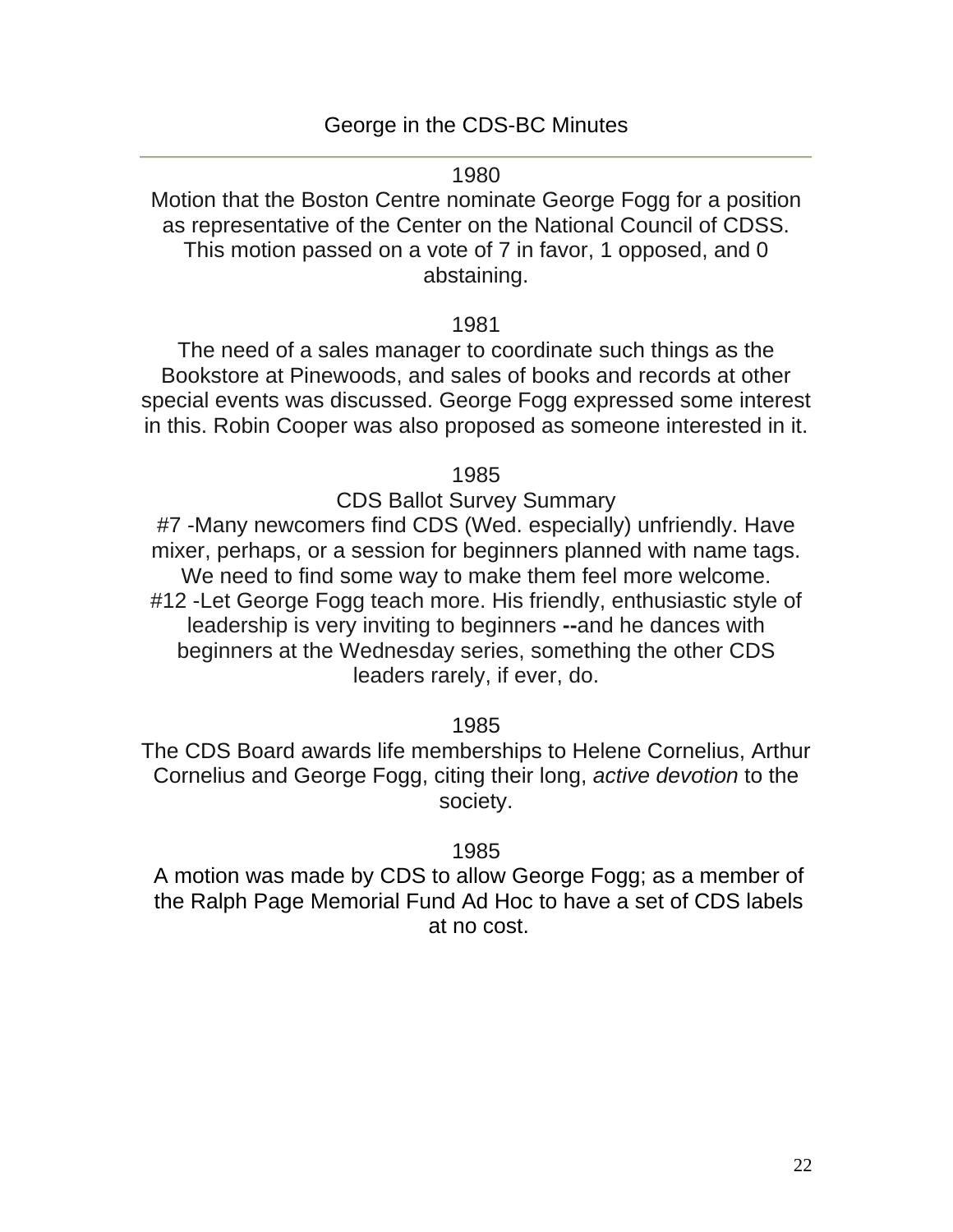#### 1986

Much discussion followed about alternatives to the current office arrangement, which is coming to an end because FAC's lease is up and cannot be renewed since the building is condemned and will be demolished in March. Suggestions included: abandoning a central location altogether, using Board Members and volunteers to take care of Mail and keep up with the telephone Messages <the phone could be placed in someone's home); going along with FAC when they move; finding another organization or business whose address we could use and where we could have a phone; and having individual chair people provide addresses and phone numbers for their activities. The sense of the Board was that the office should stay with FAC for the present; George Fogg has volunteered to answer the phone and sort the Mail. Further discussion was postponed until December. The Board also supported the idea of becoming a working Board; Laura Sprung and Allan Wechsler will form a committee to propose revisions to the bylaws towards this end.

#### 1986

George Fogg has been working as office volunteer: things are functioning smoothly.

#### 1987

Office Report : George Fogg, who has been serving as office volunteer since November,, reported that he has put in 35 hours so far. There has been 8 significant amount of office activity: back filing, mail, etc. He tallied the phone calls and reported 25 for CDS, 13 for NEFFA and 13 unrelated……. A motion was made to hire George Fogg as office manager for 15 hours per week at \$5 per hour plus FICA, to take effect on April 1, 1987.

#### 1987

75th Anniversary George Fogg wants to do a CDS 75th anniversary event. The consensus of the Board is: good idea let him do it. We'd like to see a proposal.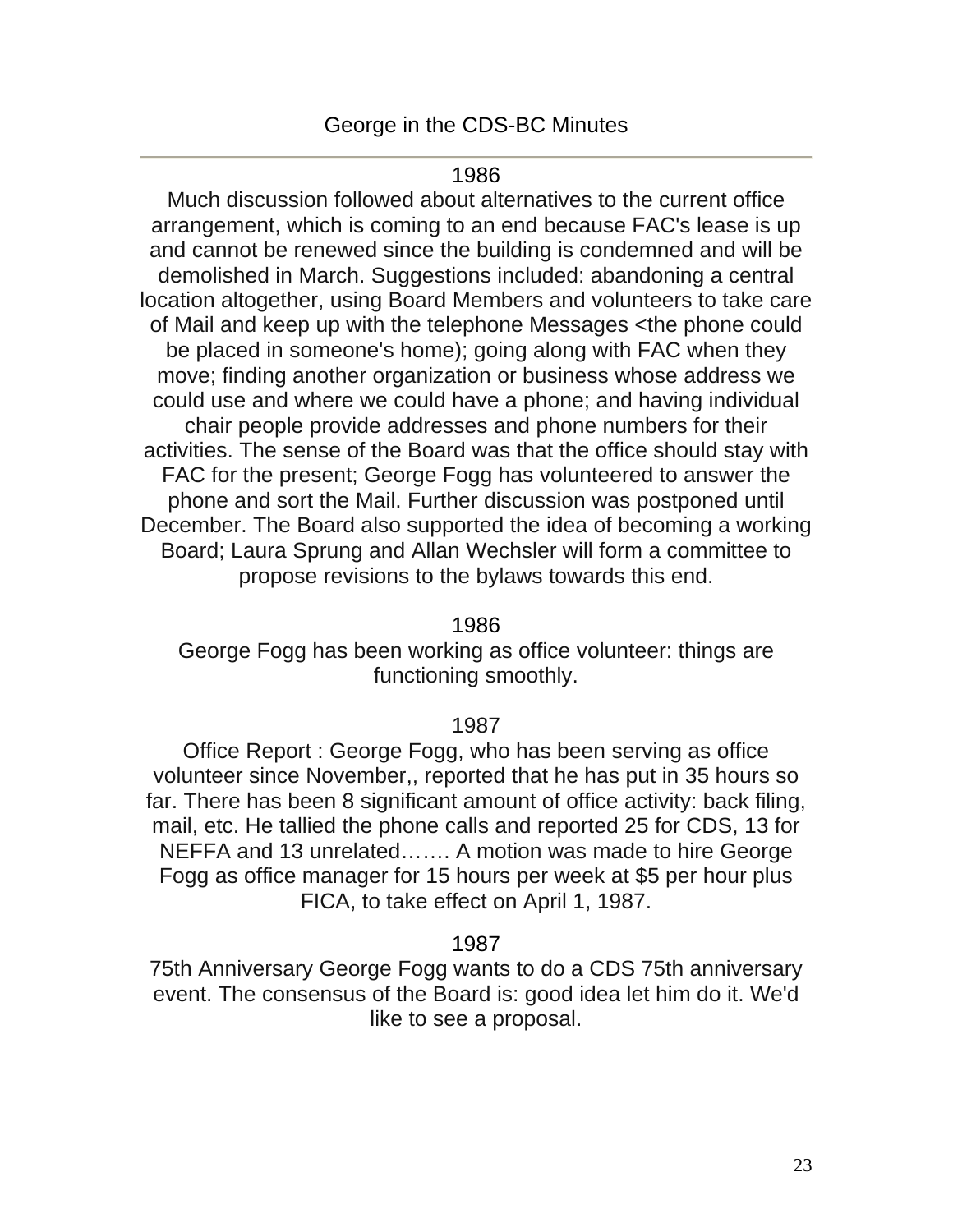#### 1987

A Question asked of the CDS board on housing the Archives. "Who is interested in taking care of the Archives besides Nancy Hansen? Evelyn Lamond wants to get rid of them. There was a stunning lack of volunteers".

#### 1989

George Fogg said, "It's a good idea to have these English/Scottish dances.

#### 1989

Adam Moskowitz moved that the board make a grant to Rich Jackson and George Fogg for \$2200, to be paid from general funds, for the purpose of publishing the Neal Collection. Irene Howard seconded the motion. There was a brief discussion. Adam pointed out that the board had not done anything of this kind for a long time. Gordon added that publishing the Neal Collection is exactly the sort of thing we want to do to mark the 75th anniversary of the Society. A couple of members wondered, however, how certain we were that George and Rich would follow through. We would have to be pretty certain to put up \$2200. George himself entered at this point, and persuaded us of his resolve. The question was called, and the motion was carried unanimously.

#### 1990

Space Committee Report Our plan to launch George Fogg into space to lead the first zero gravity performance of Fandango has ... no, wait. Wrong Space Committee. Ah, here we are.

#### 1990

Cardigan Weekend: Clay Wilcox is acting as administrative chair, with George Fogg as program chair.

1994

Jean said that George Fogg and Harriet would like to work on the Food Booth. Jean will also continue to assist with it.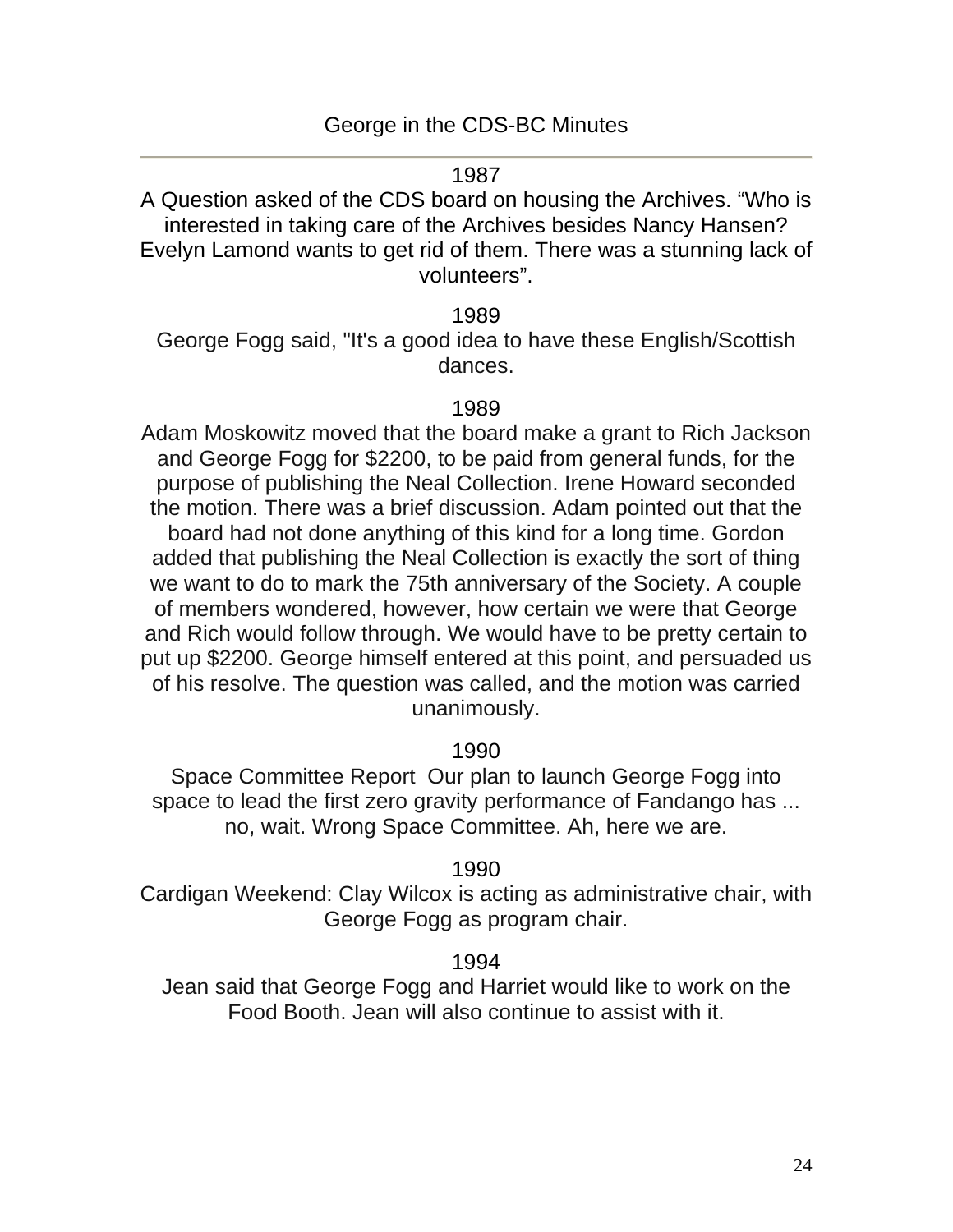#### 1994

# "A Celebratory Tea"

This event is to commemorate the Centennial of Sharp's meeting with William Kimber which occurred on Dec 26, 1899. This meeting was perhaps the decisive event in Sharp's life, and marks the beginning of the English Folk Dance and Song Revival. George Fogg will be the producer. Some of his ideas about the event will be distributed at the meeting. The English Dance Committee voted unanimously in favor of supporting the event at its September meeting………..The second motion, to grant \$250 to a celebratory tea to be held by George Fogg on Boxing day was also passed.

# 1995

Food Booth Notes for Ralph Jones 1118/95 . The following notes are intended to provide an overview of the food booth operations over the past few years and some more specific information about costs associated with the food booth in the past two fiscal years. As you know, CDS-Boston Centre has, for many years, had a booth at NEFF A, selling a variety of baked goods, main dishes, breakfast foods, and drinks. My own involvement with the booth goes back only five years or so; for real historical information George Fogg is probably the best resource….. 1995. Harriet Hayward was again in charge of the kitchen and George Fogg was van driver, coffee maker, and general helper.

# 1999

We request that CDS-Boston be the official publisher of Country Dances from Colonial New York: James Alexander's Notebook, 1730 by Kate Van Winkle Keller and George Fogg….. The motion was approved with the President abstaining.

1999

Mainewoods (Folk) Dance Camp…. Check us out. George Fogg

2000 Office move again….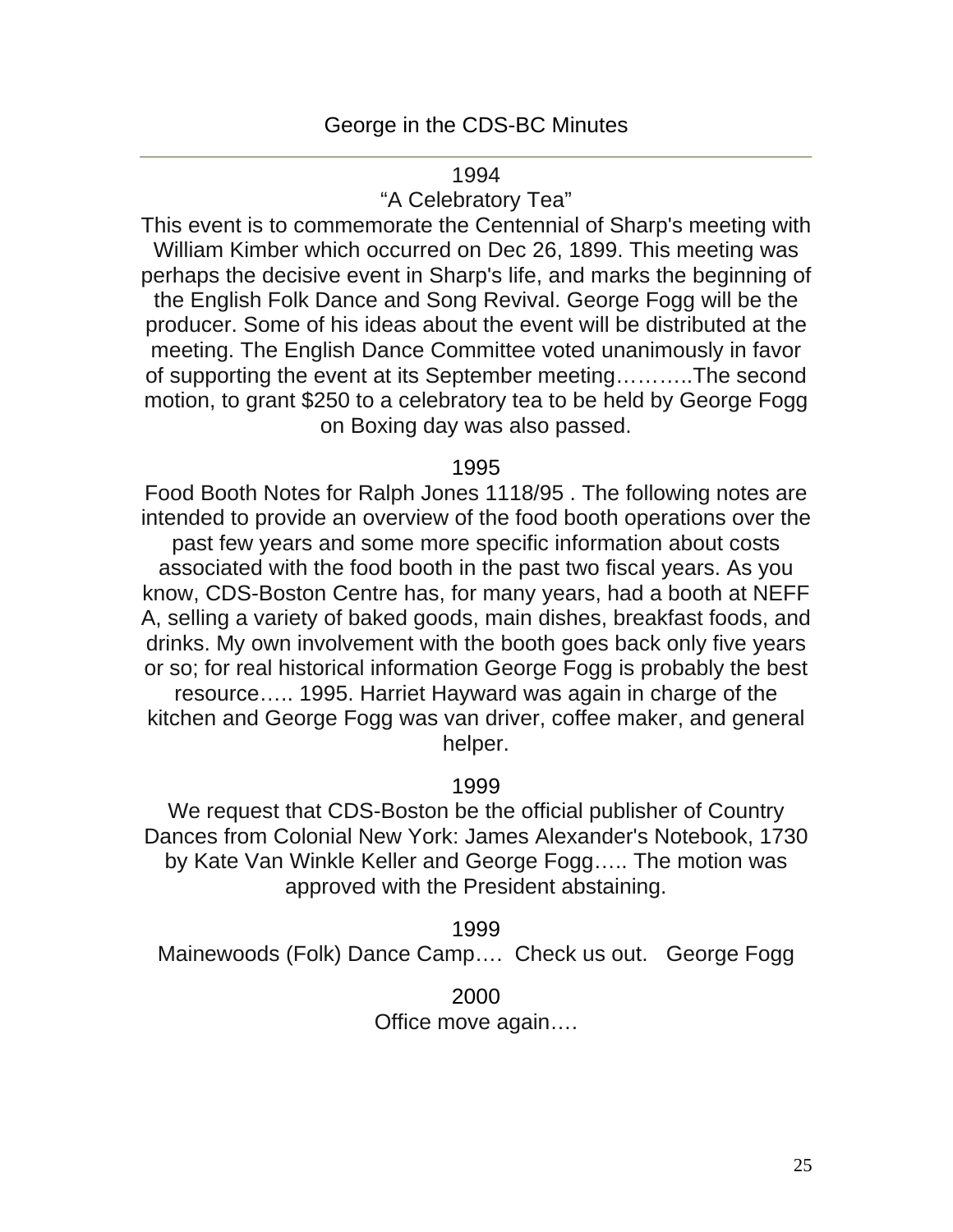#### 2000

Center Outreach: Lilac Sunday and Waltham Days From 12:30 to 1:30 PM, at the three pond area, George Fogg will lead onlookers in English Country dancing. It will start with a short demonstration by dancers from our Wednesday night series, and then we'll bring the audience in.

#### 2001

2nd Saturday afternoons at the 1st Baptist Church, Cambridge: The English Dance Committee has reviewed the success of the initial series of dances in October and November and has found it worthy to continue. The organizers are planning on getting the word out to a bigger audience to raise the number of dancers attending. So far, newly composed dances have been presented by Laura Stern, Victor Skowronski, and Leslie Lassetter. Laura and Leslie composed their own music for their dances. George Fogg and Leslie Lassetter presented reconstructions from old dance collections. Leonard Lu was our beginning caller. At the January 20 dance (postponed from January 13 because of the Ralph Page Dance Legacy weekend), dances by choreographers Ken Allen and Graham Christian will be presented. So there is a wealth of creative choreography in the Boston area. These dances have filled and will continue to fill a real need in the Boston dancing community.

2004

Boston Centre Camps at Pinewoods English-Scottish Session at Pinewoods. English Country, Bruce Hamilton; Scottish Country, Geoffrey Selling; Rapper & Morris, Yonina Gordon; Colonial, George Fogg; Ladies Step & Highland, Laura Scott. Music by Earl Gaddis, R.P. Hale, Cal Howard, Mary Lea, Sylvia Miskoe, Ed Pearlman, Jacqueline Schwab, and piper Dan Emery. Info: Priscilla Adams.

2007

Mainewoods Dance Camp Indian Acres, Fryeburg, ME Labor Day: Aug 31 - Sep 3. www.mainewoodsdancecamp.org T: 617-426-1048 George Fogg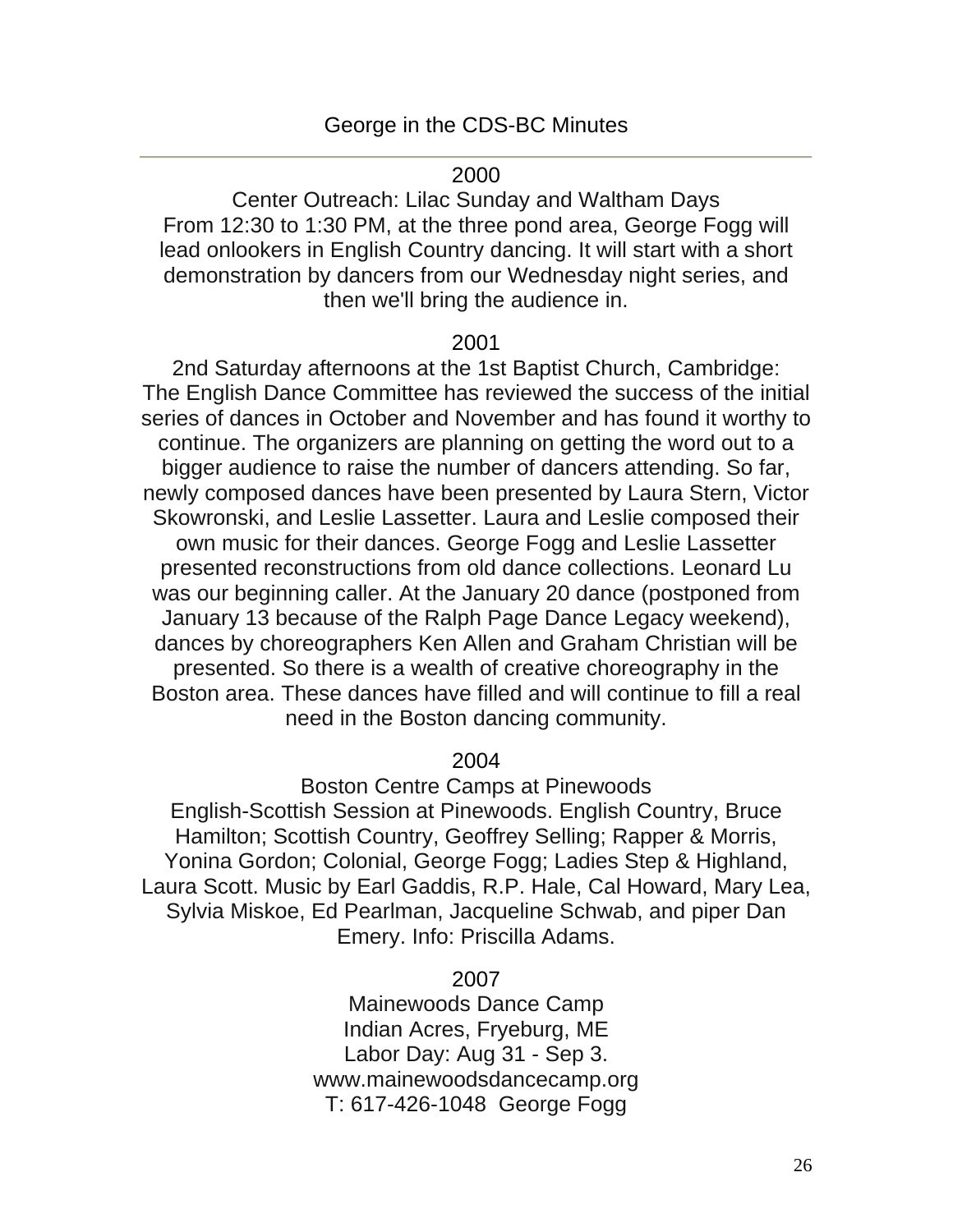# 2008

# CDS Newsletter:

Dances – Music – Songs of America and of England on Sunday, June 6, 1965 at the Singer Bowl of the New York World's Fair presented by the Country Dance Society of America. "I do remember being there and dancing in the huge Singer Bowl. Some of us also danced in year 1964, in a much better venue. I can remember dancing only one dance in the first presentation: The Fandango with Carol Langstaff as my partner." George Fogg

# 2010

Terry Huffaker suggested that CDS-BC and NEFF A host a slot for a joint recognition of George Fogg as archivist for both organizations. Judy Erickson made a proposal to apply for a NEFFA slot and to develop a program from the past years NEFFA dance sessions, to include George's favorite dances. The event would need to have a volunteer to organize it. Judy Erickson will search for a volunteer.

2011

CDS Boston News Summer 2011

Tribute to George Fogg, Archivist at NEFFA 2011 CDS-BC and NEFFA jointly sponsored a session at NEFFA this year to thank George Fogg for his many years of collecting and organizing materials for both organizations. The session's program of English Country dances was drawn from those listed as done by CDS-BC at NEFFA demonstrations over the years. George led off the session calling three dances, followed by Barbara Finney and Rick Jackson.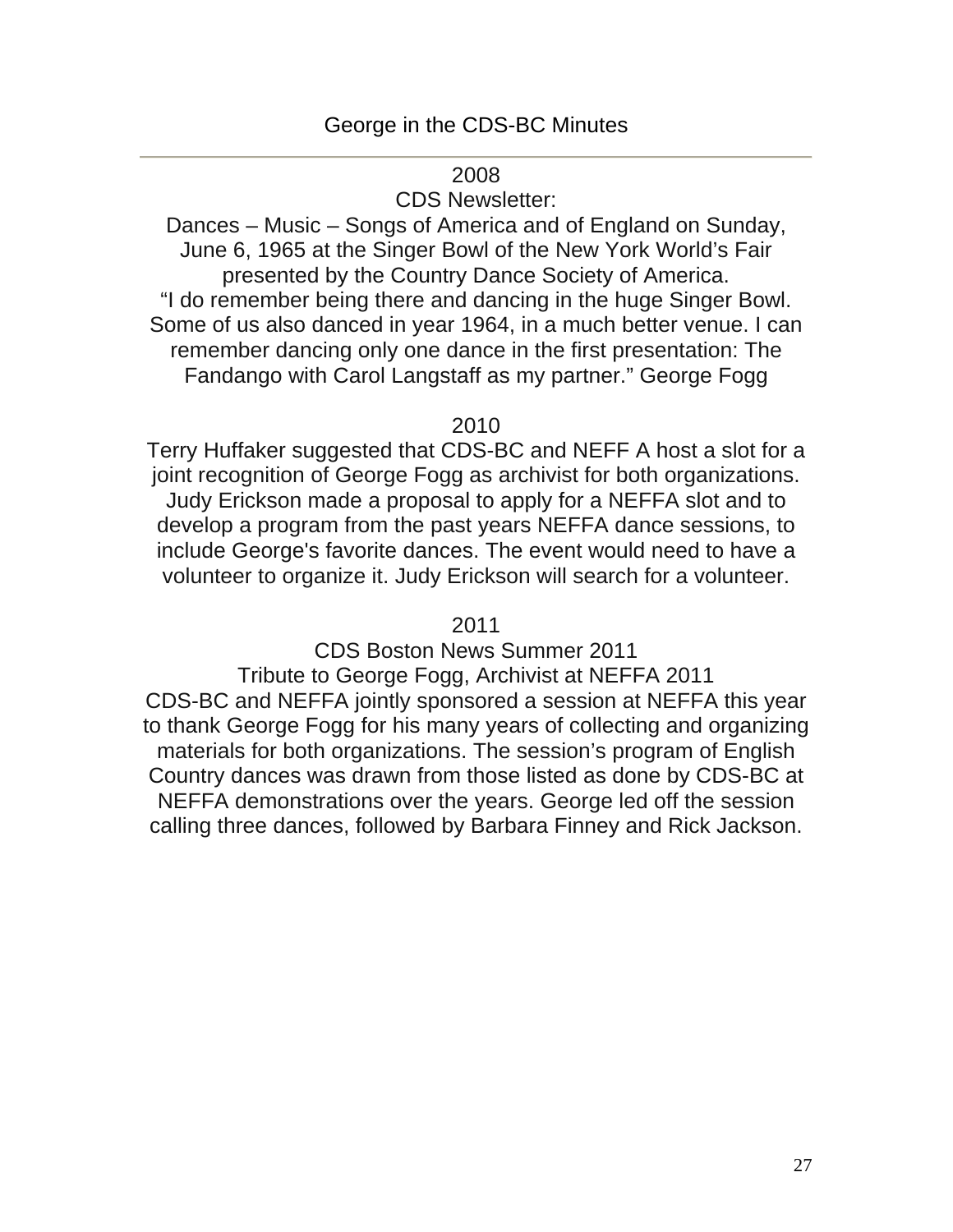#### 1964

George Fogg, Director, made a motion that there be a joint workshop NEFFA and CDS held for an entire weekend in the fall of 1964 (approximately October l7th weekend) and that Barney Priest appoint 3 members to a committee and that the Country Dance Society Boston Center appoint three persons to serve on this same committee to plan together for the fall workshop. This committee is to lay the groundwork for a workshop for an entire weekend, sponsoring Nibs Matthews, from England as workshop leader". Moved and seconded--it is a vote.

1972

"George Fogg put me to work at the English Food Booth". -Dale Thomas

# 1978

NEFFA festival, English Exhibits Display: George Fogg is presenting a colorful panorama of items including books, pictures, candy, costumes, tea, music.

1985

NEFFA Sam [Alexander] set up a committee to look into a permanent memorial to Ralph Page. Members are: Ted Sannella, Mary Ann Taylor, George Fogg, and Sam Alexander.

1986

Letter written by Ted Sannella to Mary McKenna concerning her donation of phonograph records donated to the Ralph Page Memorial Fund: "Now we have to figure out a way to get your collection to Boston. Hopefully, I can get George Fogg to pick it up from you on one of his trips to the New York area."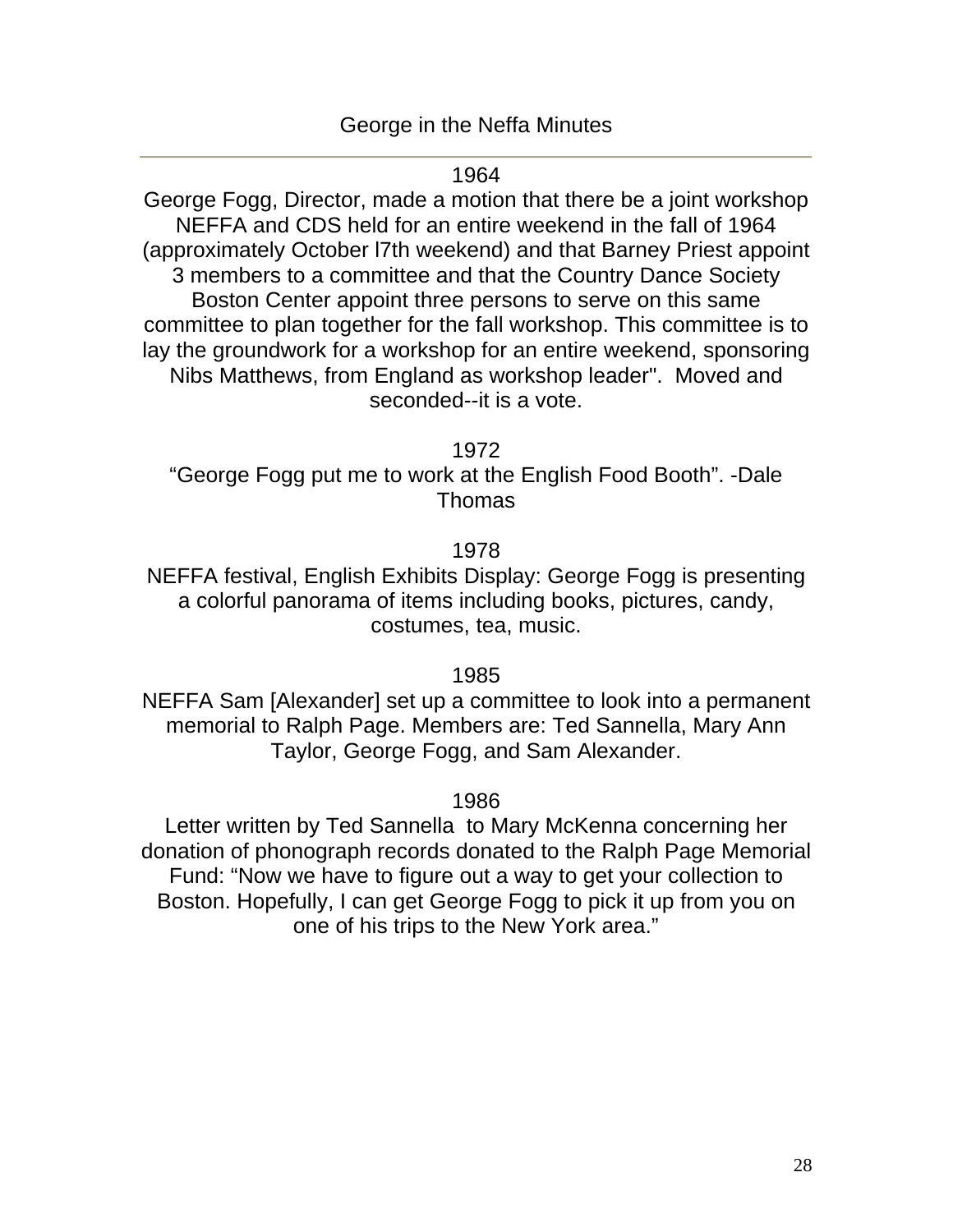#### 1986

The NEFFA Executive Board established an ad hoc Ralph Page Memorial Committee (RPNC) in March 1985 and confirmed its membership of Sam Alexander, George Fogg, Ted Sannella, and Marianne Taylor in May,1985. Since that time the RPMC has developed a program to memorialize and carry on the work of Ralph Page. This has included the formation of a prestigious Advisory Board, the preparation and mailing of a letter outlining the purposes and implementation of a Fund, the collection of a substantial amount of money, and the disbursement of some of these funds in accordance with the implementation plans. Some thought was given to administrative details, but the RPMC has focused its attention on action. We now make an administrative proposal to the NEFFA Executive Board.

#### 1987

NEFFA Proposal to Purchase Computer: **Larry** thinks it is premature. We should see if we can find someone to maintain duplicate records, then see if a computer' is wanted or needed. **George** Fogg thinks a computer would be a great idea. Robert wonders where it would be kept to be useful to many people. **Ef** moved that a committee study the idea. **Adam** is opposed to the idea. There would not be easy access; those who need computers already have access to them. **Pat** thinks a computer would be useful as a word processor, and would be accessible at the office. **Robert** doesn't want to have to use a computer. **Dan** feels that since we are decentralized, the records should be, too. **Jacob's** calendar could not be downloaded from his office computer to "our" machine. **Dan** noted that many of the items suggested in the proposal are not really suitable for computers. Index cards may be better. **Bill** Cochran doesn't want to continue as Membership chairman. What are we going to do about keeping the membership list and mailing labels? Question: are we interested in considering a computer? Vote: No.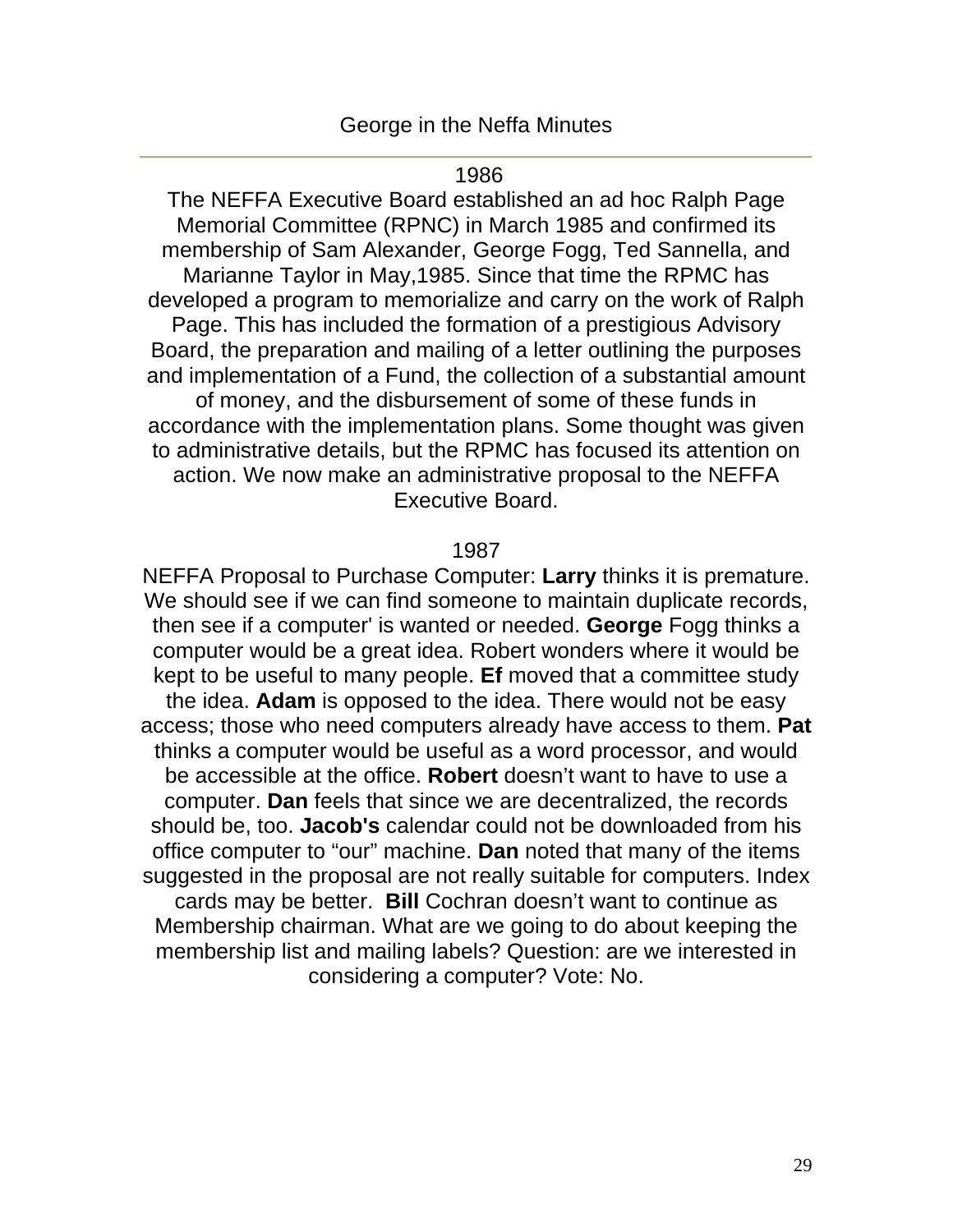#### 1988

NEFFA "What I really want is for you & the board to make a concentrated effort to supply the office with flyers and the newsletters so I can use my time there for other necessary projects which are not getting accomplished."

#### 1988

"NEFFA has a very wonderful, unique and true folk festival. As far as I know there is none other like it in the country. A few areas are trying to emulate us which is super and more power to them. Yes, there are other folk festivals but they are mostly folk song festivals. NEFFA offers such a wide variety of folk activities with a large amount space devoted to dance. But I am embarrassed for NEFFA when people don't have a place to sit and eat their meals. The floor is not the place to eat a roast beef dinner or any of the other fine offerings provided by the food booths. If Saturday had been a rainy day, it would have been even a more crowded condition. (If that is possible.)"

#### 1988

"Elgie [Ginsburgh ] is to be thanked for doing this task. It has been a lot of horsing around." [the selling and transporting of the 86'NEFFA Festival video]

#### 1988

G. Fogg reported that he had received a lot of photographs and books and other memorabilia. He has also partially unpacked the box of dolls. Based on the dolls he examined, he feels the dolls should not be sold, but displayed. Should they be donated to the library, exhibited at the festival, or what? Also felt we should make up an album of last year's Ralph Page weekend. Each member of the committee will see what is available to include in such. Perhaps publicity should include an appeal for pictures, etc. of last year's event. Video tapes made by UNH of the weekend. Can we see them?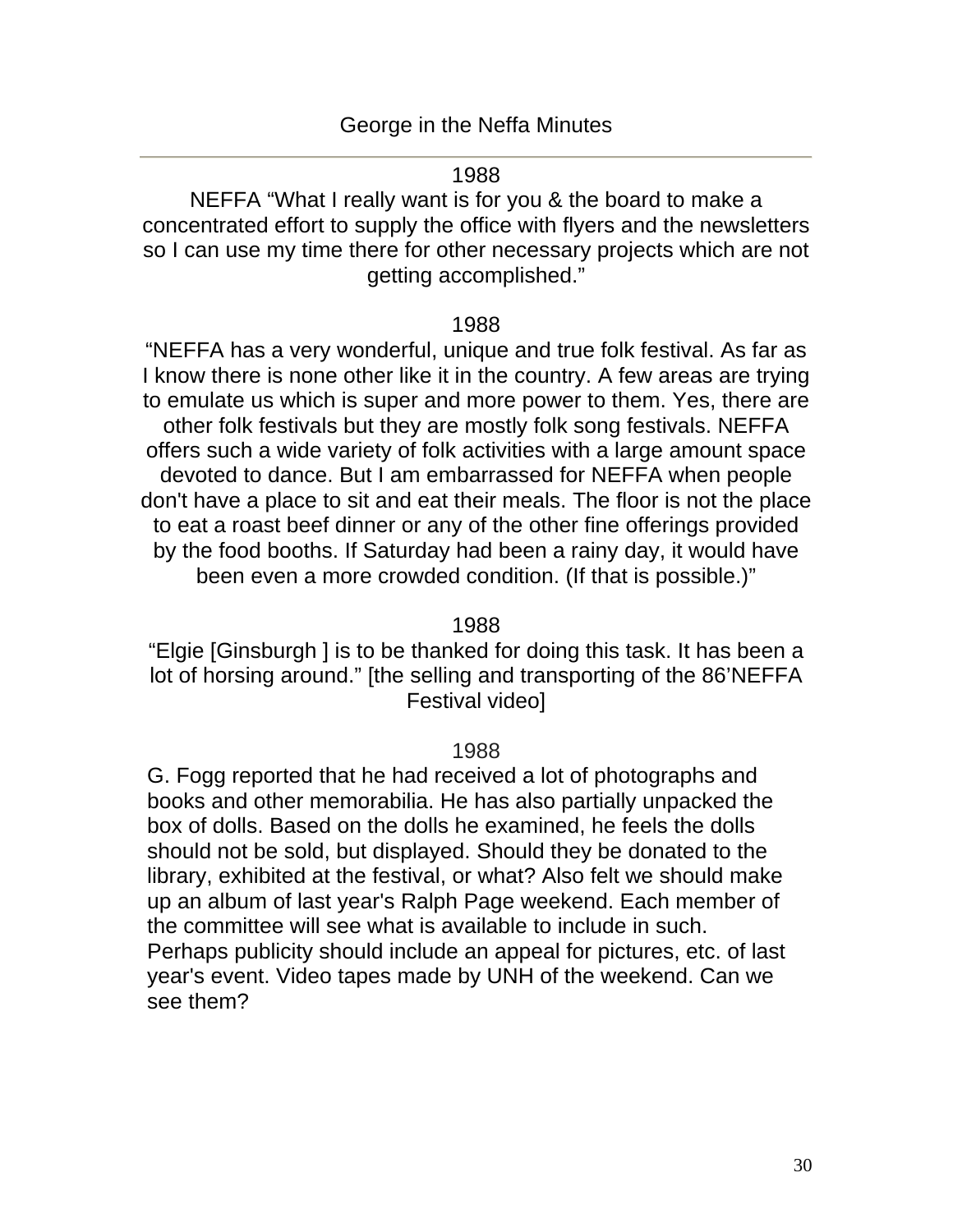#### 1989

Lisa Greenleaf: "All Committee heads should forward any and all pertinent information regarding NEFFA and the Festival to George Fogg, so that he can operate efficiently".

October 2, 1992 Minutes: Not always smooth sailing dealing with the NEFFA Board

George Fogg responded to the notes from the services subgroup:  $\rightarrow$  The notes say that NEFFA gets mail that no one sees.

 $\rightarrow$  The notes said that the phone recording is a problem, especially Festival time. George says that he mans the office the whole week before the Festival, and that the tape is very complete. In fact, George gives his home number for more information.

→ George didn't like the term "brusque".

 $\rightarrow$ Re: archives. Some are sorted and organized, but other things have not been sorted. George would appreciate a volunteer to help him organize the materials.

George was offended by the term "rented from CDS". Hervey said that he is hired by CDS, and NEFFA offers some money to CDS for some of George's time.

1994: Sylvia wanted guidance on what to do with 50th-related archives. She was encouraged to talk to George Fogg.

1995:

**How will we do it without Ted?** 

Worry-wart GAFogg talking about the RPDLW [Ralph Page Dance Legacy Weekend ]

# 1996

George Fogg is paid \$75 per week by CDS, and NEFF A pays CDS \$75 per month. George feels that closer to 50% of his time is NEFFArelated, and that NEFFA should be paying more its fair share. This would change NEFFA's contribution from \$900 per year to \$2000- \$2400 per year.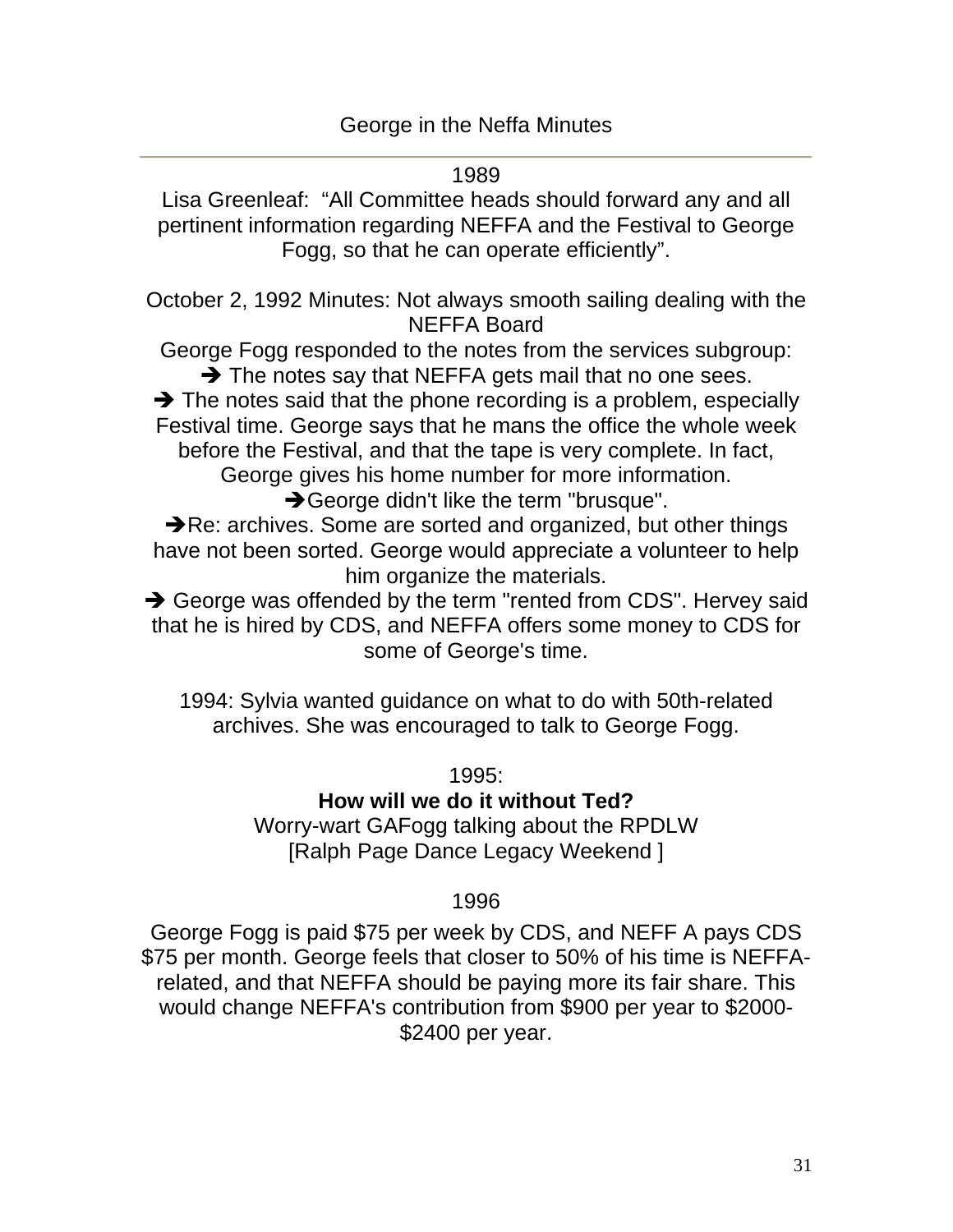#### 1996

Motion 2 (RJones/JY): Move increase to NEFFA's contribution towards office help expense to 50% level. It was stated that although CDS has not discussed this issue, it would be unlikely that they'd refuse the financial assistance. Dan recalled that the current reimbursement scheme was derived from actual time sheets that George collected over a period of a few weeks. At the time, we rounded up the percentage of NEFFA's contribution in acknowledgment of the heavy NEFF A load in the time before the Festival. Dan suggested that we do more research, perhaps a new log. Dan was willing to make any future change retroactive to this day, if a change were warranted.

Motion 3 *(DP/SAEP):* Table motion on the floor (#2) pending more research being done on actual hours expended. => Motion 3 passed by voice vote.

The George Fogg reimbursement issue was revisited [at the next board meeting]. George has provided a brief statement, but not a timecard-style accounting. Nancy suggested that the request for increased reimbursement should come from the CDS Boston board.

1996

George Fogg suggests that someone write an article about the Zesty Contras reprint for the News.

1996

George Fogg has requested that we refer to the position rather than the individual when we discuss the Office Manager position.

1996

Ralph Page Dance Legacy Weekend

George Fogg created a Mini-replica of Ted's Friday night dances in Porter Square, Cambridge, Mass. While George used the musicians for the squares and contras, he provided original tapes for the folk dances. These slightly scratchy records helped to bring back the atmosphere of those Friday evening dances, fondly remembered by so many of the dancers.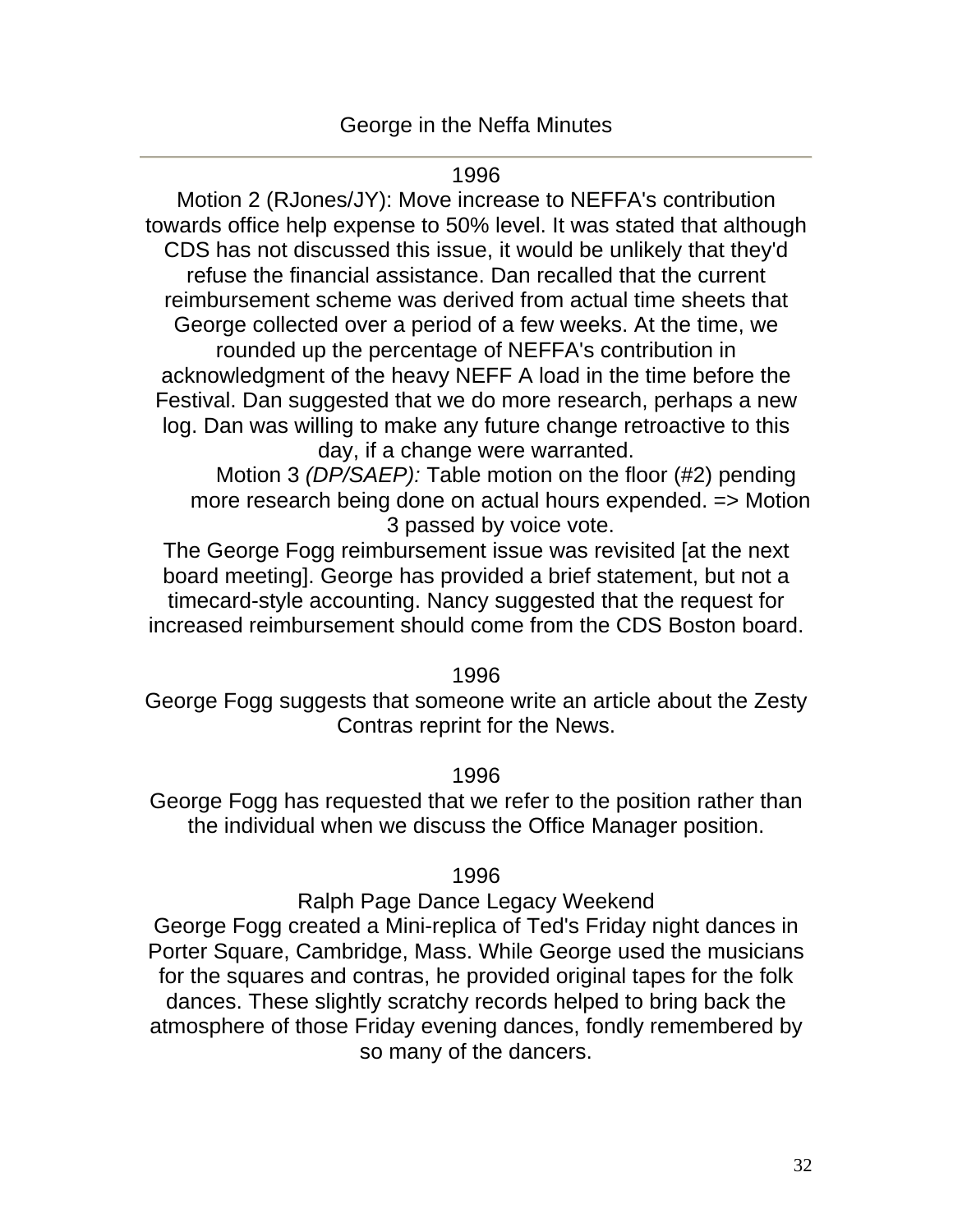#### 2002

The NEFFA Office (Shelagh Ellman-Pearl)

The Springstep Center has determined that they need more space for their own staff than originally projected. The current plan under consideration would reduce the CDS/NEFFA space from 220 square feet to 170 square feet. George Fogg is concerned that that space allocation is inadequate for the activities of the office.

**Claire:** If we did something different from CDS would we lose George's services? **Shelagh:** We could hire George ourselves, which would add complexity. **Ralph:** It would be difficult to find someone with George's breadth of knowledge. Our current space in Melrose is 11x 21 with additional common space and storage space. A committee was appointed to communicate with CDS to consider common office issues: Ralph Jones, Shelagh Ellman-Pearl and Maureen Carey.

**Harold:** The discussions should consider nearby offsite storage. **Shelagh:** The issues we will consider are 1) How much space we need for the office; 2) How much space we need for storage; 3) Where will that storage be; 4) What are our short- and long-term needs; 5) What is rent?. **Harold:** We should talk with FAC and RSCDS about storage needs, as we might be able to go in together for less cost. **Robert:** Is there a possibility for temporary spread-out space in the building? **Shelagh:** There are two conference rooms. **Dan:** We might be able to spread out material in a kitchen or in the "green room". **Linda:** The Ralph Page archival material is comfortably housed at UNH. Have we considered having the NEFFA archives housed there? **Shelagh:** That is a good suggestion.

# 2003

Shelagh said that CDS will meet later this month about whether to share office space and staff with SS. Harold said that this issue is really about partnerships, and he suggested we identify which relationships are most important to us. Peter said he thought that logistical issues are also important. Shelagh agreed with Peter, and stated that the work George Fogg does for NEFFA is very important.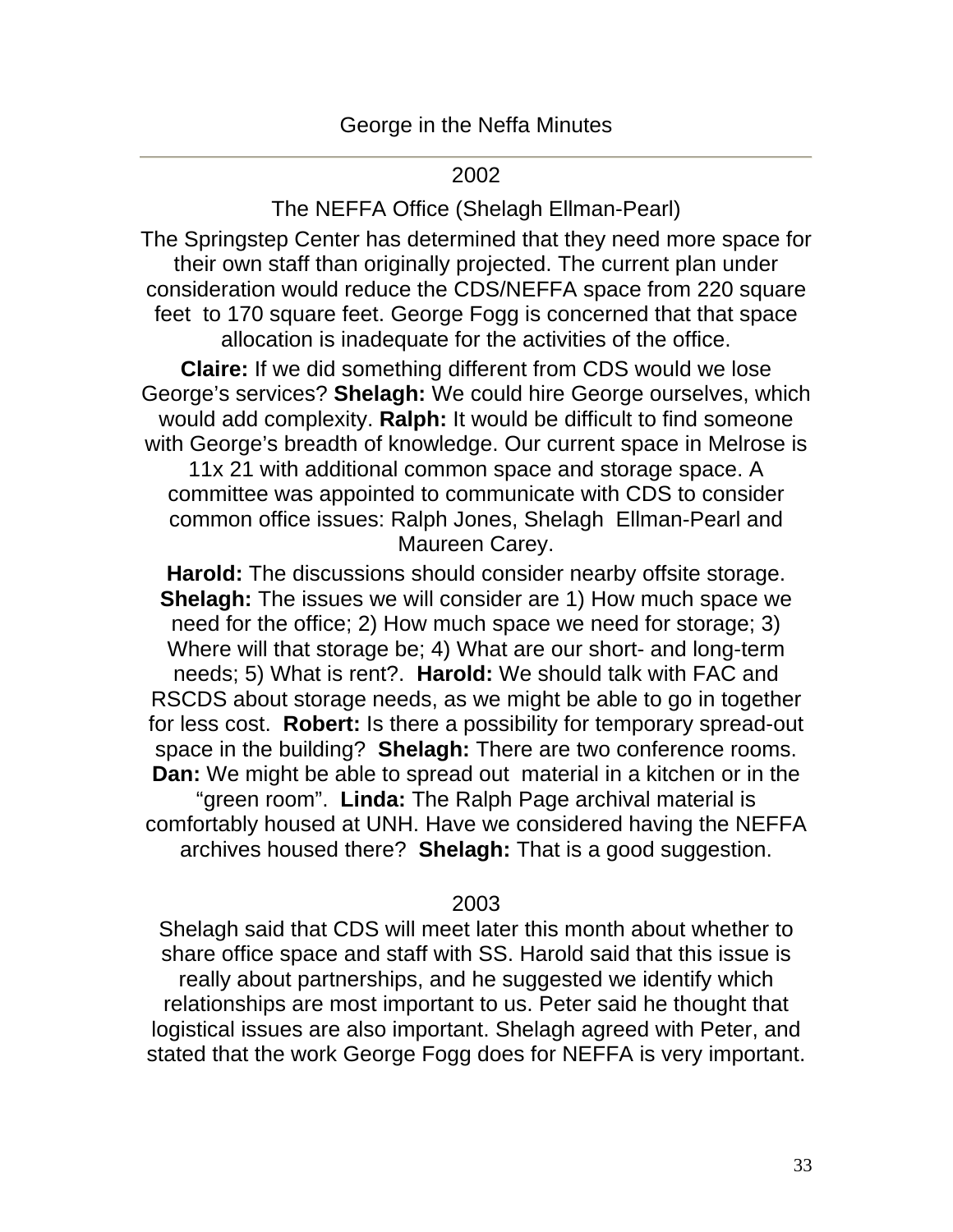2011

"Breaking up the office is hard to do" – NEFFA/CDS/FAC

2011

NEFFA Couple dance evaluation: The ECD sessions by Joanna Reiner, Melissa Running, and the George Fogg tribute session were particularly well received.

2010

NEFFA President's report:

The biggest need is to resolve NEFFA's relationship with George Fogg. Do we continue to fund work at FAC office until it closes? Do we acknowledge George's work with a note in the NEFFA News, and bring closure to the relationship? For George's sake it would be nice to bring closure to his work for NEFFA in the archives and office. I think he's sitting, waiting, and becoming agitated. CDS, NEFFA, and FAC are all parties to the uncertainty. We could tell George that we're willing to hire him as a consultant if needed, but at this point the old way of having George work on the archives is over, as NEFFA moves on to another level.

2011

RPDLW

George Fogg Stories: I used to dance to Ralph at the YWCA, where he called for years. Had a snack across the street. He'd go to the bus station and catch the 2:00 bus to Keene. Might go to bed at 4:00 AM. Do you know what he liked to read? Mystery stories! Ralph asked me to teach English country dances at a November Square Dance week. The staff was George Hodgson, Roger Whynot, Ralph and me. One night we were up late talking. So, we got into the kitchen and ate breakfast in the middle of the night. Ralph brought it up frequently, but to George it just seemed like a normal thing.

> Being enthusiastic, being involved That's George Fogg